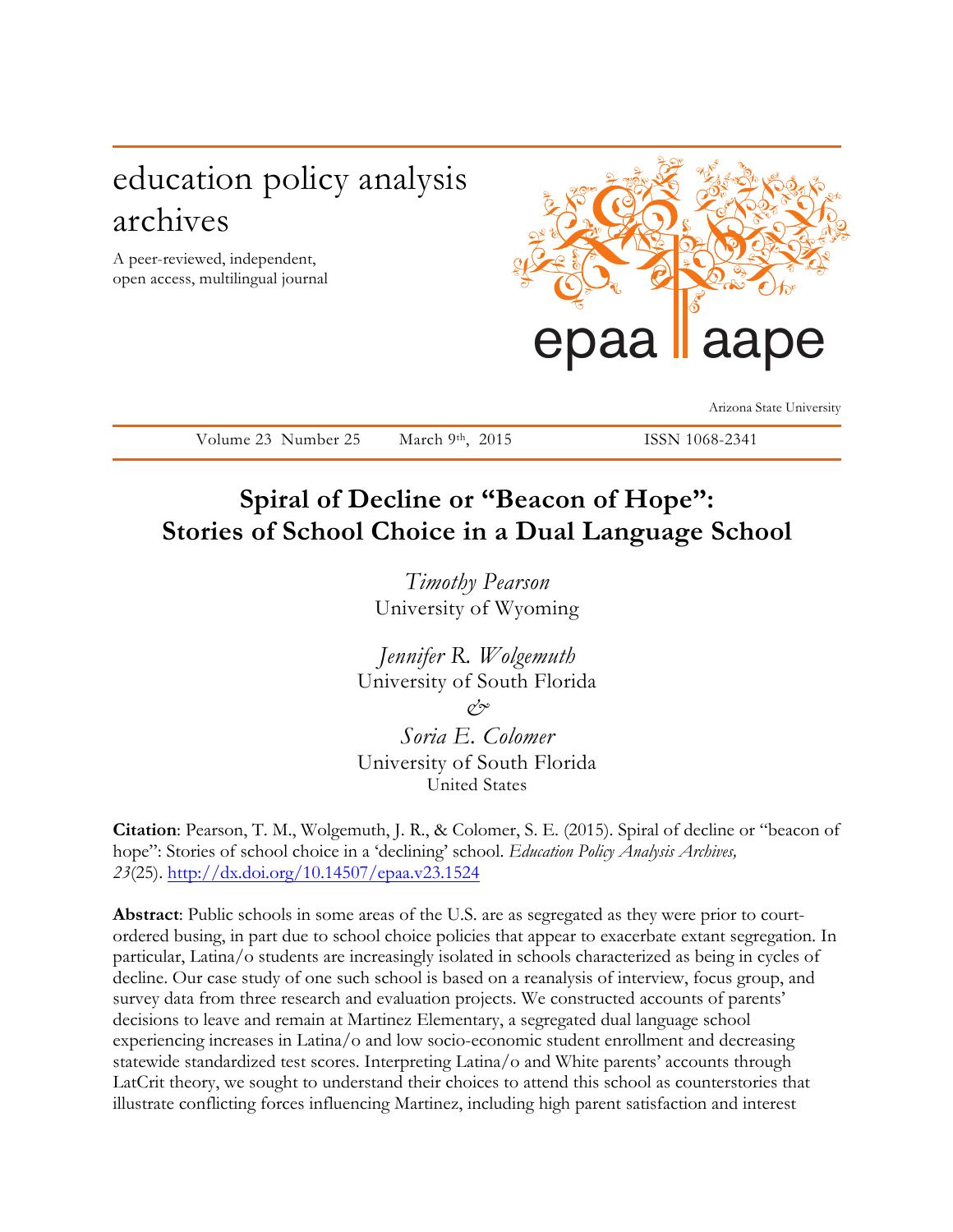convergence between White and Latina/o parents. These stories depict a more hopeful account of a school resisting decline, yet only the adoption of managed school choice policies may be powerful enough to counter the school's segregation.

**Keywords**: latina/o students; school choice; test score decline; school segregation; bilingual education; dual language schools

#### **Espiral de Descenso o "Faro de Esperanza": Historias de la Elección Escolar en una Escuela Bilingüe**

**Resumen**: Escuelas públicas en algunas áreas de los EE.UU. son tan segregadas como estaban antes de que se impusiera por orden judicial procesos de desegragación a través de transporte escolar, en parte debido a las políticas de elección de escuelas que parecen agravar la segregación existente. En particular, se aíslan cada vez más las escuelas con estudiantes Latinos que parecen caracterizarse por estar en ciclos de decadencia. Nuestro estudio de casos de una de estas escuelas se basa en un nuevo análisis de los datos de tres proyectos de investigación y evaluación. Construimos narrativas de las decisiones de los padres de salir y/o permanecer en una escuela primaria bilingüe que experimentaba aumento en la matrícula de estudiantes Latinos y de con bajo poder socioeconómico y una disminución en los resultados en exámenes estandarizados en todo el estado. Interpretando las narrativas de los padres Latinos y blancos a través de la teoría LatCrit, hemos tratado de entender sus opciones para mandar o retirar sus hijos a esta escuela para ilustran las fuerzas contradictorias que influyen la situación en la escuela, incluyendo niveles de satisfacción altos de los padres y la convergencia de intereses entre padres Latinos y Blancos. Estas historias representan un relato más esperanzador de una escuela que resiste una espiral descendente, sin embargo, sólo la adopción de otras políticas de elección escolar podrían ser lo suficientemente fuertes para contrarrestar las fuerzas de segregación escolar.

**Palabras clave**: estudiantes latinos; elección escolar; segregación escolar; educación bilingüe; programas bilingües de inmersión

#### **Espiral Descendente ou "Farol de Esperança": Histórias de Escolha Escolar em uma Escola Bilíngue**

**Resumo**: As escolas públicas em algumas áreas de os EUA são tão segregado como eram antes de ser imposta por decisão judicial processos de de-segregação através do transporte escolar, em parte devido às políticas de escolha da escola que parecem agravar a segregação existente. Em particular, escolas com estudantes latinos parecem se isolar ainda mais e ser caracterizadas por ciclos de decaimento crescentes. Nosso estudo de caso de uma dessas escolas é baseado em uma nova análise de dados de três pesquisas e avaliações. Nós construimos narrativas com as decisões dos pais para sair ou ficar em uma escola primária bilíngüe experimentando um aumento nas matrículas de estudantes latinos e baixo poder socioeconômico e uma diminuição nos resultados dos exames estaduais padronizados. Interpretando as narrativas dos pais latinos e brancos através da teoria LatCrit, tentamos compreender as opções para enviar ou retirar os seus filhos de esta escola e para ilustrar as forças contraditórias que influenciam a situação na escola, incluindo altos níveis de satisfação dos pais e a convergência de interesses entre os pais latinos e brancos. Essas histórias representam uma história mais esperançosa de uma escola que resiste a uma espiral descendente, no entanto, apenas a adoção de outras políticas de escolha escolar poderiam ser o suficiente fortes para neutralizar as forças de segregação escolar.

**Palavras-chave**: estudantes latinos; escolha escolar; segregação escolar; educação bilíngüe; programas de imersão bilíngues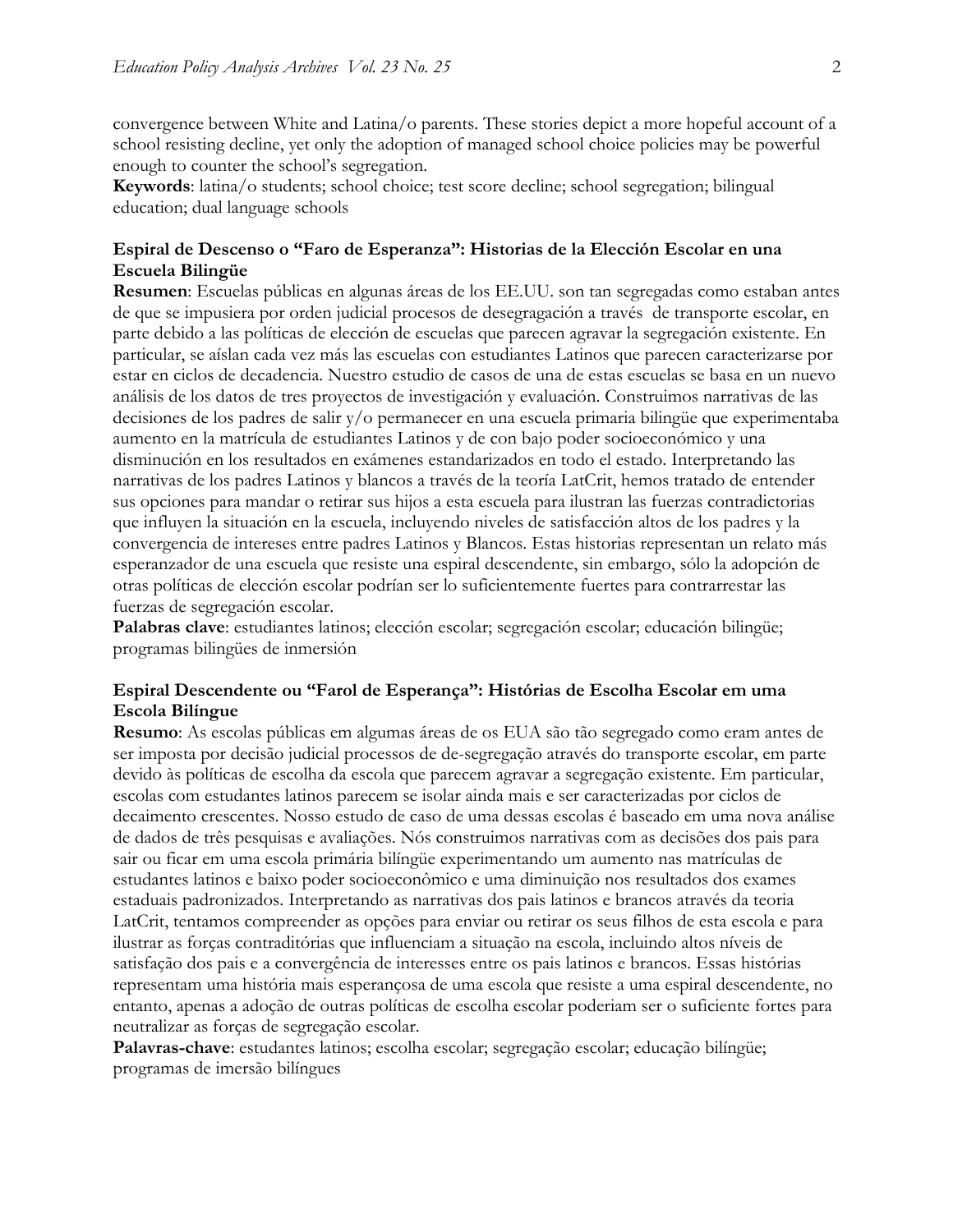## **Introduction1**

The U.S. struggles to provide equitable access to quality schooling for students of marginalized ethnicities, races, and income levels. Schools in many areas of the U.S. are now just as segregated as they were prior to the landmark Supreme Court Brown v. Board of Education decision of 1954, leaving many minority and low-income students in educational environments similar to those found in the early 1970s (Erickson, 2011; Orfield, Kuscera, & Siegel-Hawley, 2012; Orfield & Lee, 2006). Latina/o segregation is particularly concerning. Overall, Latina/o students are more segregated than African American students and their segregation in high-poverty schools is growing (Berliner, 2013; Fry, 2009; Gándara, 2010; Orfield et al., 2012). Across the U.S., 80% of Latina/o students attend majority non-White schools (Orfield et al., 2012). Segregation is highest in the West where the proportion of Latina/o students in segregated minority schools increased from 12% in the 1960s to 43% in 2009 (Orfield et al., 2012).

Prins (2007) noted that despite Latina/o's important work to pave the way for the Brown v. Board of Education legislation (e.g., Mendez v. Westminster School District), desegregation remains characterized as a 'Black/White' issue. For example, in Keyes v. School District No. 1, 1973, the U.S. District court attempted to provide solutions to racial segregation in Denver schools where there were high percentages of Black and Latina/o students by requiring these schools to offer bilingual language programs. In the end, however, racial segregation remained. Four decades later, Black and Latina/o students' overall graduation rates and achievement test scores in Denver continued be lower than those for White students (Moran, 2013).

School choice is central to the discussion of minority children in public schools. It is a complex policy that can be both a catalyst for desegregation efforts and their undoing (Orfield & Frankenberg, 2013). Orfield (2013) traced the history of school choice to the Civil Rights movement and to struggles over the implementation of Brown v. Board of Education, where 'freedom of choice' policies in the South and open enrollment in large Northern and Western cities "maintained unconstitutional segregation" (p. 12). Many contemporary school choice policies appear to exacerbate existing patterns of segregation (e.g. Bifulco, Ladd, & Ross, 2009; Cobb & Glass, 2009; Frankenberg, Siegel-Hawley, & Wang, 2010; Garcia, 2008a, 2008b; Prins, 2007; Wells, Warner, & Grzesikowski, 2013). So far only 'controlled' school choice policies seem to work against segregation. Also referred to as 'regulated' or 'meaningful,' these policies involve the oversight of school transfer applications with the aim to encourage transfers that decrease segregation and to block those that increase it (Cobb & Glass, 2009; Koedel, Betts, Rice, & Zau, 2009; Orfield, 2013; Wells et al., 2014). The success of controlled school choice policies depends, in part, on nondiscriminatory transfer review procedures (Finnigan & Scarbrough, 2013).

Facing "triple segregation" based on race, income, and language (Orfield et al., 2012, p. xv; see also Heilig & Holme, 2013; Suárez-Orozco, Darbes, Dias, & Sutin, 2011), many Latina/o parents' 'choices' to attend highly segregated schools with low standardized test scores appear counter-intuitive. Yet parents, White and Latina/o, who choose to send their children to these schools, may do so in appreciation of non-academic criteria (Kimelberg & Billigham, 2013). While research on how parents chose schools for their children examines the reasons parents transferred from 'declining' district schools (e.g., Prins, 2007) and why they chose more thriving magnet schools (e.g., Beal & Hendry, 2012), less is known about the reasons White and Latina/o parents remain or choose to attend segregated and low performing schools.

 $1$  The first two authors contributed equally to the manuscript. Order is alphabetical.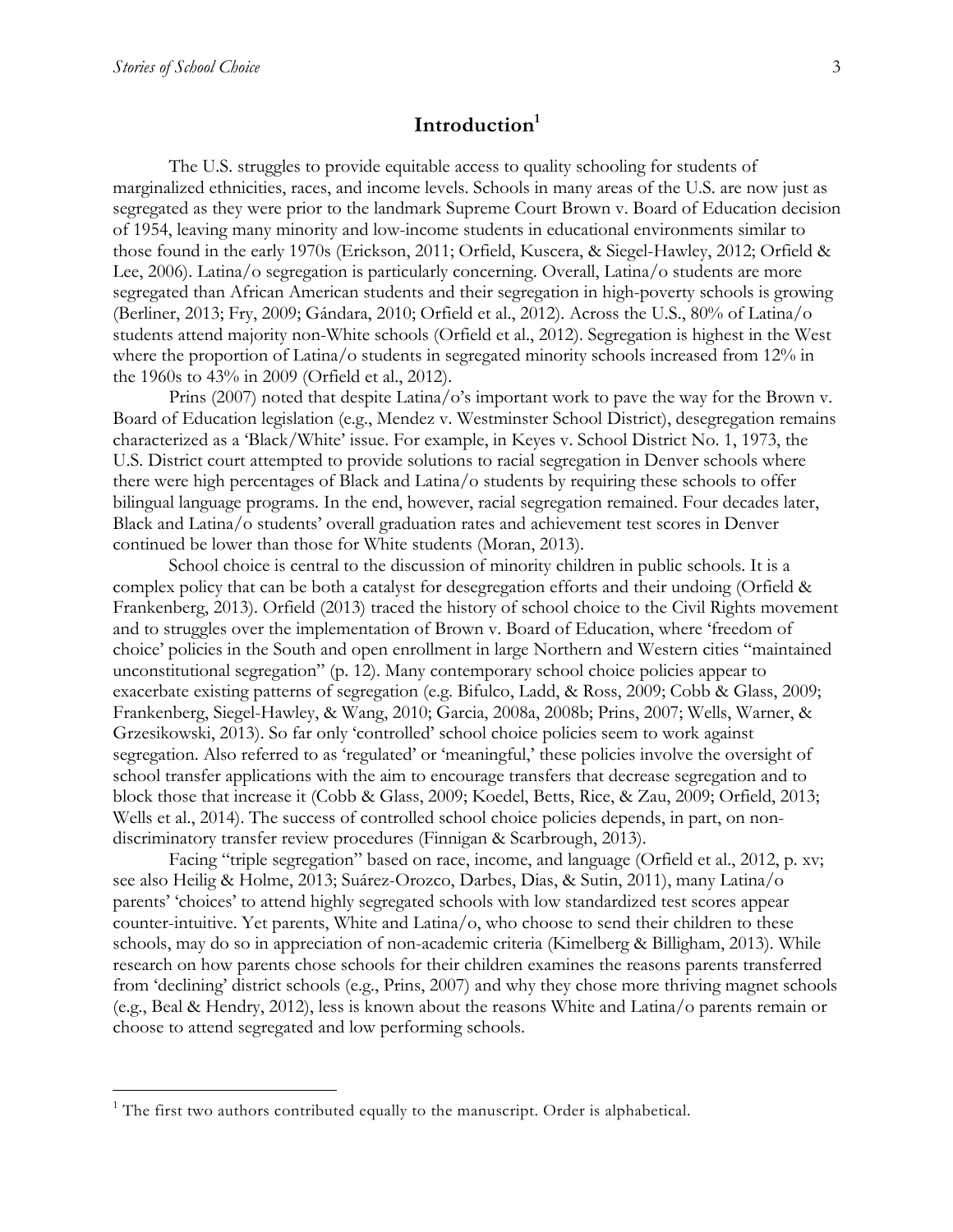This case study explores parental choice by examining White and Latina/o parents' perceptions of Martinez Elementary, a segregated school in decline by conventional indicators (e.g., beginning with the implementation of school choice policies in 1995, Martinez Elementary experienced a decade of increasing Latina/o and low-income student attendance and decreasing statewide standardized test scores). The parent perceptions for our study were from three investigations of Martinez conducted from 2001 to 2005. To ensure the currency of the parents' accounts, we interviewed two Martinez administrators in 2013. These interviews served to validate and inform our interpretations and school choice policy recommendations.

The 2001 to 2005 investigations gathered parents' perceptions as part of externally and internally funded evaluations to improve curriculum and programs at Martinez. Evaluators identified areas of strength (e.g., before and after-school programs, school council meetings) and areas to target for improvement (e.g., safety and transportation) (Dickmann, Miles, & Thompson, 2004; Dickmann, Wolgemuth, & Pearson, 2005a, 2005b). The evaluation reports did not, however, challenge the conventional belief that Martinez was a failing school. Also, because research on parental school choice in Colorado was only just emerging (e.g., Howe, Eisenhart, & Betebener, 2002; Lee, 2006; Theobald, 2005), the evaluators did not interpret the findings in light of the segregating effects of school choice policies.

The purpose of this study, therefore, is to reexamine White and Latina/o parents' accounts of parental choice in light of recent school choice models of schools in decline and through a LatCrit theoretical lens. By constructing and interpreting the parent's accounts as counterstories to majoritarian stories, we aimed to offer a more complex view of segregated schools serving Latina/o and low socio-economic students than afforded by conventional indicators (e.g., segregation indices, student composition, test scores) and our previous uncritical accounts. Our reanalysis is timely given the continued adoption of school choice policies; mounting evidence that school choice policies exacerbate extant segregation; and the relative lack of information on why parents choose low performing, segregated schools.

#### **Parental Choice, Segregation, and School Decline**

School choice policies take for granted that parents have equal access to information and equal motivation to choose the best schools for their children (Archbald, 2004; James et al., 2010). Yet research indicates that engaging in the process of selecting the 'best' school for one's child is not always equally possible for all parents (Prins, 2007). The cultural capital (Bourdieu, 1986) of White, middle-class parents makes it easier for them to access social networks and information required to use choice policies to their advantage. Even when districts attempt to remediate segregation by disseminating information about their schools to lower income and minority parents, these parents remain less likely to know about their children's schooling options (Orfield & Frankenberg, 2013).

The ability to exercise choice appears to favor White parents, regardless of whether the choice is within or between school districts. In a study of inter-district school choice, the policy that allows students to choose schools outside of their district, Holme and Richards (2009) found that "relatively higher income" and White students in Colorado were more likely to exercise choice options than lower income and minority students. These students moved to districts with relatively fewer lower income and minority students. Similarly, a GIS analysis found most of the student transfers in Colorado were between relatively high-achieving districts, leading the authors to describe Colorado's interdistrict school choice policy as a "public school voucher program for middle-class and upper-middle-class families" (Carlson, Lavery, & Witte, 2011, p. 89). Holme and colleagues (2013) noted a relative lack of research on intradistrict school choice, the open enrollment policy that allows students to choose schools within a district. They summarized that the few intradistrict studies, largely conducted in urban districts (see, for example, Zimmerman & Vaughan, 2013), find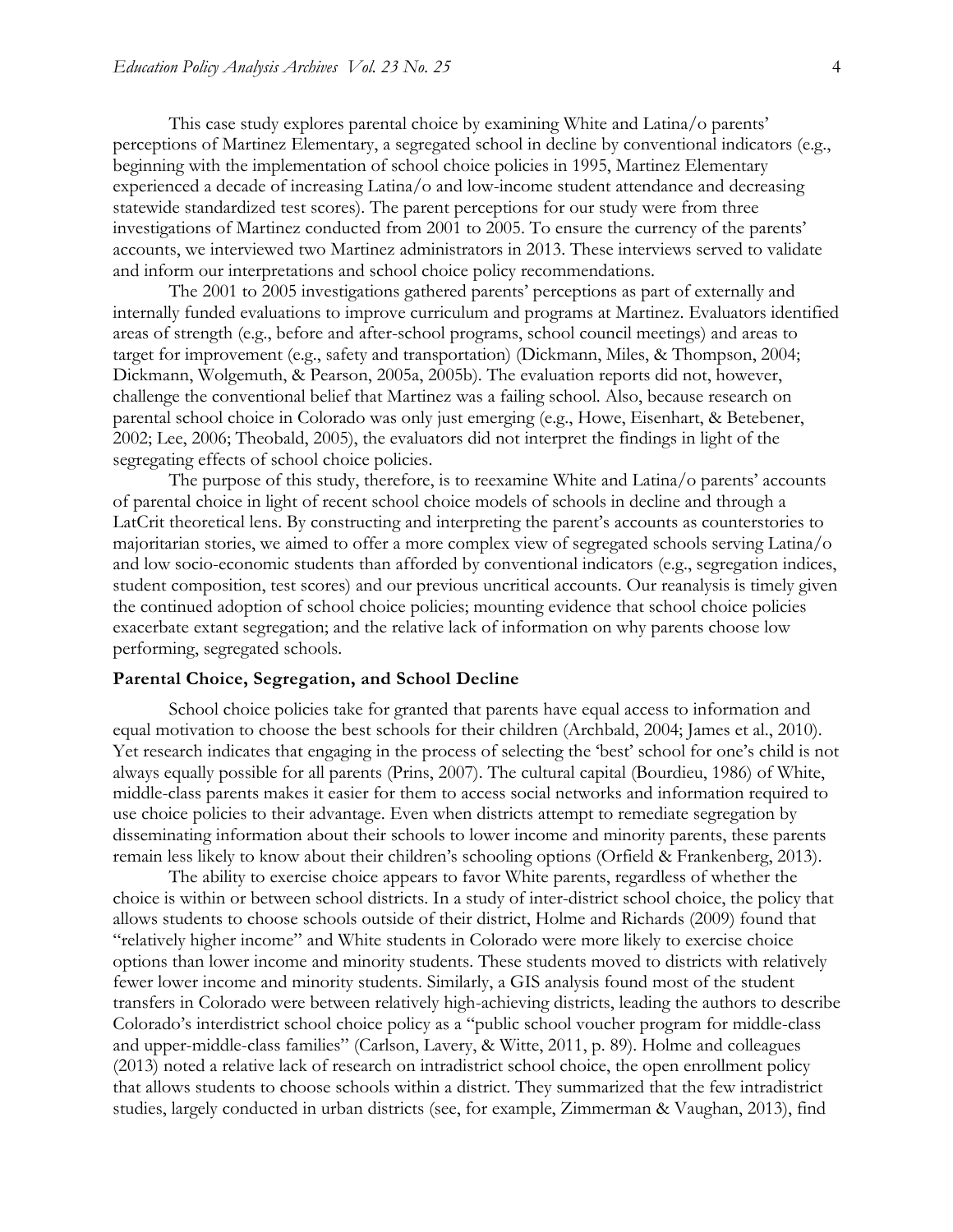"White families choose Whiter schools, and non-White families choose schools where they are more represented" (p. 115).

In making choices, school choice policies assume parents base their evaluations on school accountability measures – most notably standardized tests (Beal & Hendry, 2012; Bell, 2009; Howe, 2008; James et al., 2010). Yet research suggests parental choice "works in complex ways not necessarily consistent with the basic premises of school choice policy" (Beal & Hendry, 2012, p. 522). Interviews and surveys of parents found factors such as school location (Bell, 2009; Dougherty et al., 2013; Zimmerman & Vaughan, 2013), child's well-being (Bell, 2009), social ties (Bell, 2009; Prins, 2007), school size (Prins, 2007), school curriculum (Beal & Hendry, 2012), increased enrollment (Beal & Hendry, 2012), school ethnic/racial composition (Beal & Hendry, 2012; Dougherty et al., 2013; Kimelberg & Billingham, 2013; Prins, 2007), socioeconomic composition (Beal & Hendry, 2012; Saporito, 2003), school administration (Bell, 2009), and 'rumors' (Ball & Vincent, 1998; Prins, 2007) to be as or more important than standardized test results. Regardless of whether parents choose schools explicitly based on racial and socioeconomic composition, it is clear their participation in school choice and their choices result in increased segregation in many districts. Some school choice theorists argue these policies create thriving and 'declining' schools within a district (Gorard, Taylor, & Fitz, 2002; Hotchbein, 2012).

**Models of schools 'in decline'.** Schools in a "spiral of decline" experience a dramatic increase in the number of low-income students enrolled in the school (Gorard et al., 2002). When the number of low-income students increases, affluent parents are more likely to exercise choice; thereby, reducing enrollment and test scores. As student numbers and test scores decline, more privileged and affluent parents pull their children out of the school and the spiral of decline continues. The downward spiral model begins with a gradual decline that steepens with time (see Hochbein, 2012, for example). As parents opt out of their neighborhood schools for charter, magnet, and private schools, the schools they leave may face even lower test scores, decreased funding, and eventual closure (Garcia, 2008a).

Of concern is that segregated schools in general (Rumberger & Palardy, 2005), and those in which Latina/o students are concentrated in particular (Prins, 2007), appear to be at greater risk of entering a cycle of decline that may be difficult or impossible to escape. In this study we explore parental choice at Martinez Elementary, a school that would seem to fit the model of a school in decline. Over a ten year period (1995-2005) Martinez' predominately White student body became predominately Latina/o, its percent of free and reduced lunch students increased, and it struggled with decreasing scores on statewide standardized tests.

#### **Martinez Elementary School: A School in 'Decline'**

Martinez Elementary School is located in Mountain City, Colorado in the Mountain School District (MSD). <sup>2</sup> Mountain City is a predominantly White and middle class city with a population of 155,400 people. The median family income is \$76,341, 52% have completed four or more years of college education, and 92 % are White. The largest minority group is Hispanic/Latina/o (8 %). Seventy-four percent of the 26,000 students in the MSD are White, 18% Hispanic/Latina/o, 3% Asian and 1% Black/African American. Thirty-one percent of the district's students participate in the free or reduced lunch program.<sup>3</sup>

<sup>&</sup>lt;sup>2</sup> Martinez Elementary, Mountain School District, Mountain City University, and Mountain City are pseudonyms used throughout the manuscript, including references.

<sup>&</sup>lt;sup>3</sup> The sources for these demographics and other public information about the school presented in the manuscript are withheld to keep the school and district names confidential. Similarly citations for historical information on Martinez are withheld to maintain confidentiality.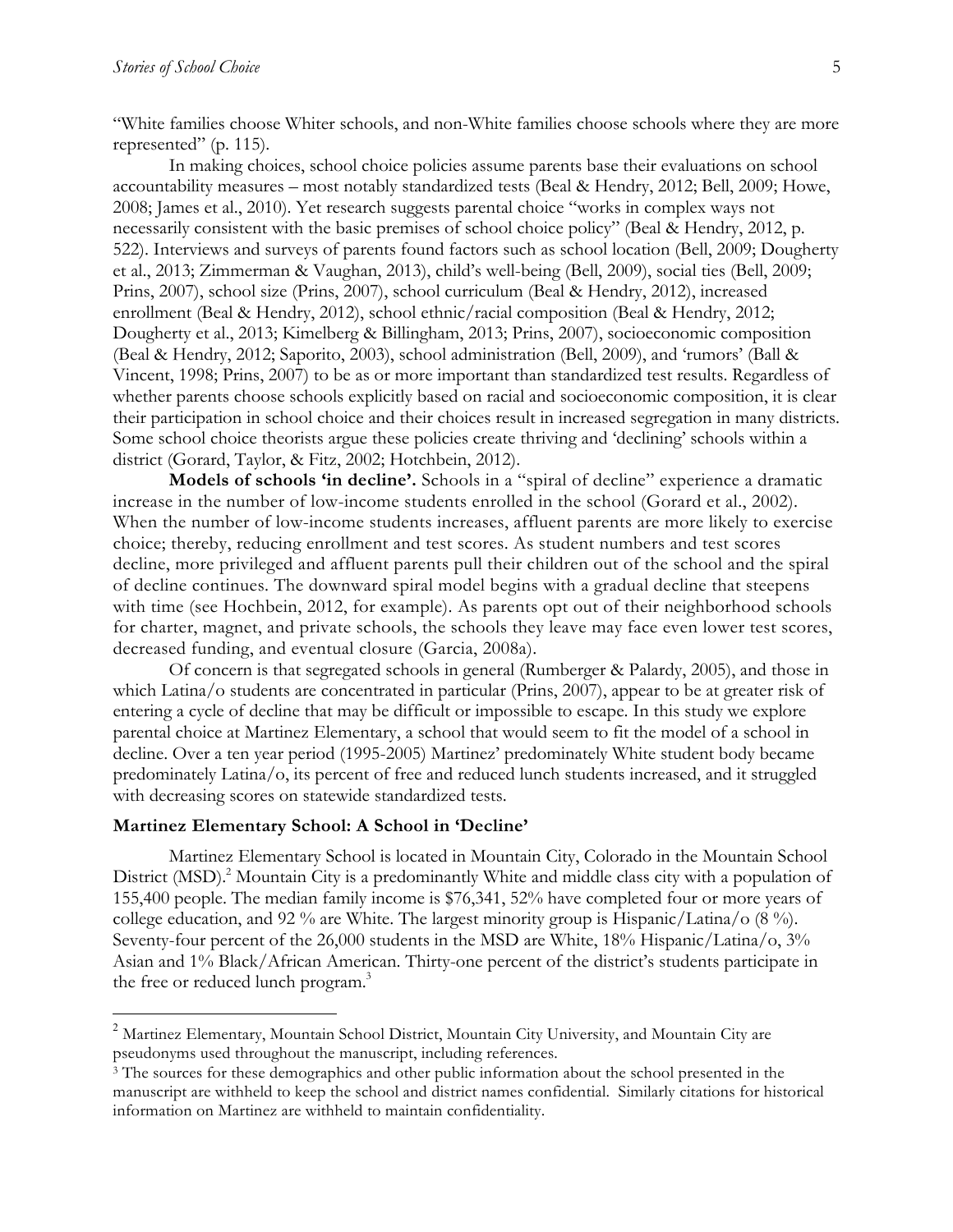In accordance with Colorado State Law, MSD permits parents from within and outside the district to enroll their children in any school they choose on a space available basis (C.R.S. 22-36- 101, 1994). Students residing within a school's attendance area are guaranteed enrollment in that school. Schools accept choice students if there is room. Once enrolled, choice students can continue to attend their school of choice without reapplying each year. If there are more applicants than a school can accommodate, student names are entered into an automated lottery based upon priority criteria. Students with siblings enrolled in the school and students who live within the district are given priority. Parents of school of choice students must provide transportation for their children at their own expense.

Most MSD elementary schools have defined attendance areas and some of these have a unique focus. There are three International Baccalaureate schools, a science school, a STEM school, a project-based learning school and two Core Knowledge schools. Two district elementary magnet schools have no geographically defined attendance area and accept choice students from throughout the district. If the number of applicants exceeds enrollment the schools conduct lotteries to determine who attends. There are also three brick and mortar and one virtual charter elementary schools within the district attendance area. Schools vary considerably in their economic and racial/ethnic diversity. Martinez and two other elementary schools enroll 80% or more free and reduced lunch students while some district schools, including one of the charter schools, serve fewer than 10% free or reduced lunch students.

#### **A Brief History of Martinez Elementary**

In the 1980s, Martinez served predominately White middle-class students who resided in its attendance area. Most of the students lived within walking distance of the low-slung brick building built in the 1960s. Maturing families and city growth patterns favoring the other side of town led to a decrease in the number of walk-in students during the late 1980s and early 1990s. Because the number of bused students was high compared to other schools and because enrollment was low overall, in the late 1990s, MSD designated Martinez as the future site for a Core Knowledge magnet school. The Martinez community's opposition to the school district's plan was unexpected. Parents and neighbors quickly came to the defense of their neighborhood school. Emotions ran high as the school board considered the decision. The district eventually dropped its plan, choosing another site for the magnet school.

Martinez remained a neighborhood school, but other forces conspired to change its standing within the school district. Although a small number of Latina/os had settled in Mountain City in the late nineteenth and early twentieth century, their numbers increased significantly in the late teens and early 1920s when local sugar beet companies recruited them for field and factory labor. Many of these immigrants' descendants remained in Mountain City through the  $20<sup>th</sup>$  Century, some in Latina/o neighborhoods, while others assimilated into predominately White neighborhoods. A second wave of Latina/o residents began arriving in the early 1990s. Many of these new arrivals had recently emigrated from Mexico. A large number of these new immigrants moved into affordable multiple-family housing distant from Martinez but located within the school's attendance area.

As the children of these immigrants entered school, many needed language assistance, prompting the district to designate Martinez as an English as a Second Language (ESL) school. This designation drew even more Latina/o emergent bilinguals to the school. From 1995 to the present Martinez adopted different programs to serve Spanish-speaking students. Initially the school only provided ESL classes. In 2005-6 Martinez introduced dual language instruction at the kindergarten level and phased the program in a grade level at a time. By 2011, all classrooms were dual language. Prior to 2011, parents of students in grade levels not participating in the dual language program could choose to place their students in English-only classrooms. Students in dual language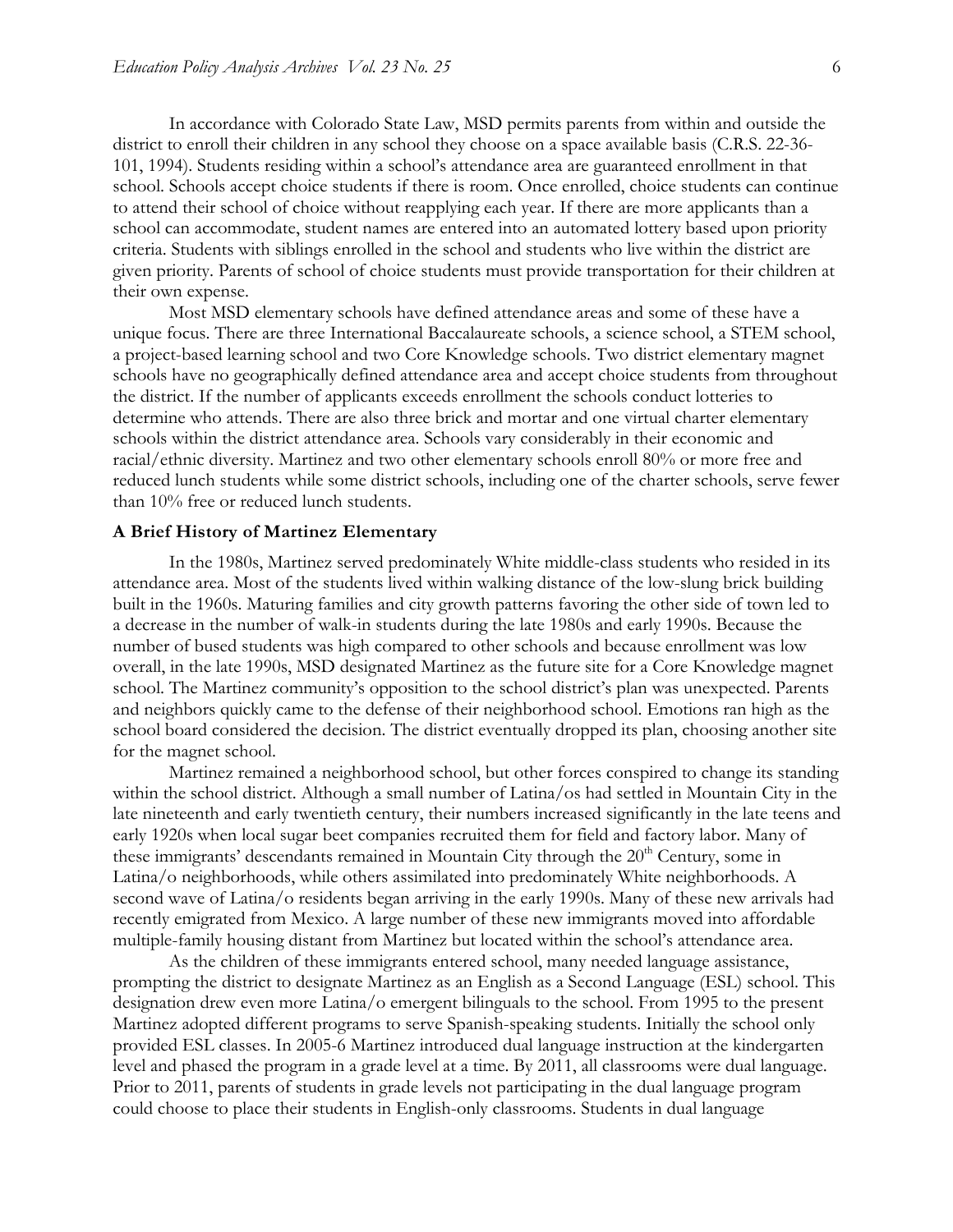classrooms received instruction in both Spanish and English. The school leadership believed emergent bilinguals' academic success was best promoted when their native language was valued, developed, and maintained.

After the state mandated open enrollment in 1994, an increasing number of parents living in the Martinez neighborhood exercised their school of choice option. In 1995, 83 students (18.5%) from the Martinez attendance area attended other public schools within the MSD. By 2005, that number increased to 207 students (45.4%). These patterns were consistent with those of other Colorado schools and districts after school choice was adopted (Howe et al., 2002; Lamb & Wolgemuth, 2007; Theobald, 2005; Wolgemuth & Lamb, 2006). The increase in segregation was particularly pronounced in the highly segregated northern region of Mountain City, where Martinez is located. In a study comparing the demographic composition of schools to their neighborhood attendance areas, the five elementary schools in the northern region were found to be more segregated than the neighborhoods from which they drew students (Lamb & Wolgemuth, 2007; Wolgemuth & Lamb, 2006). The authors concluded that school choice in this region exacerbated extant segregation. Table 1 shows the increasing differences in the percentage of free and reduced lunch and Latina/o students attending Martinez as compared to the surrounding neighborhood beginning in 1995/1996, the year after the MSD adopted school choice.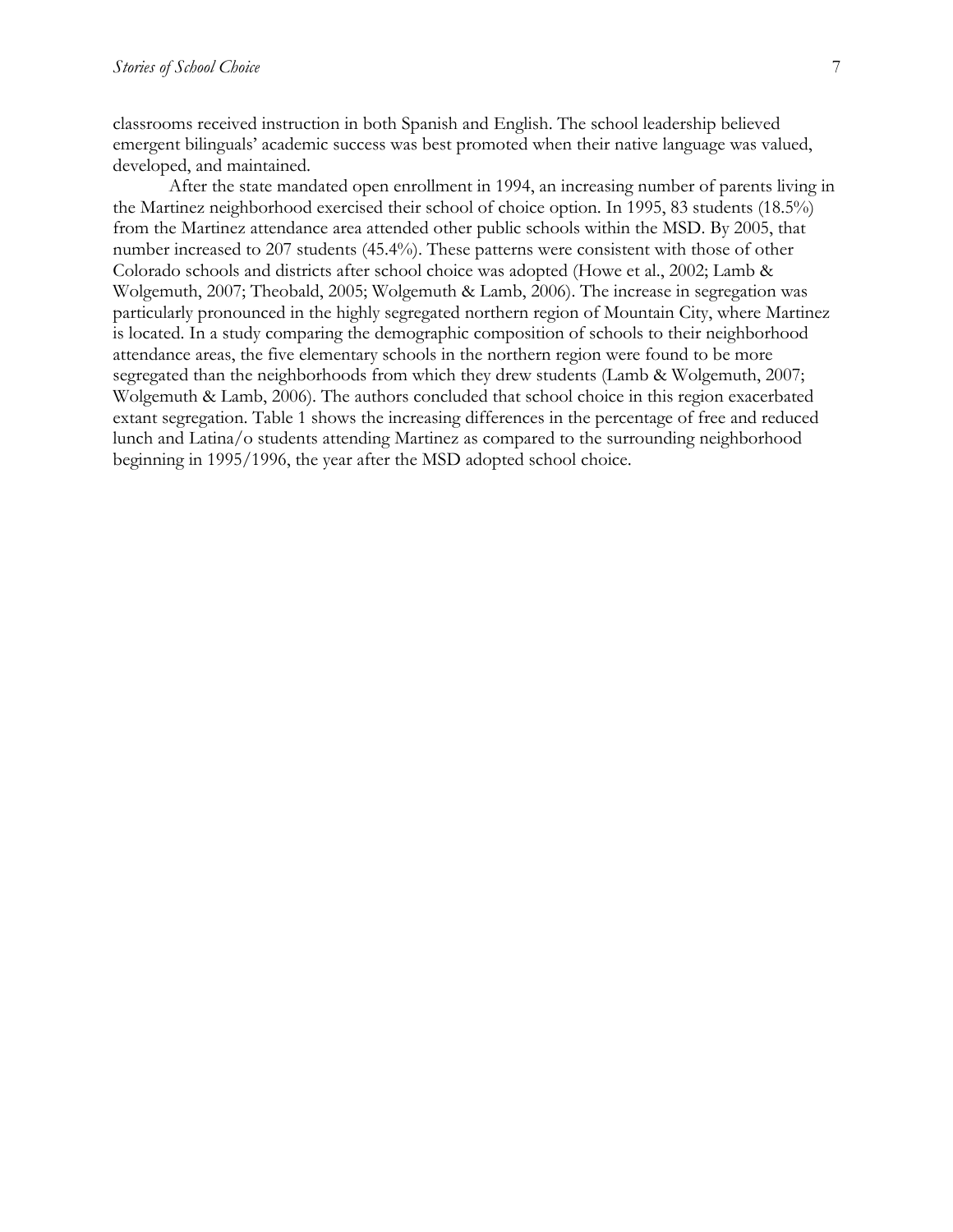| Education Policy Analysis Archives Vol. 23 No. 25 |  |
|---------------------------------------------------|--|
|---------------------------------------------------|--|

Table 1

*Martinez Elementary School (S), Attendance Area (AA), Choice In (CI), and Choice Out (CO) Student Free/Reduced Lunch and Ethnicity Counts and Percentages 1995/1996 to 2004/2005*

| <b>School Year</b> | $F/R$ Lunch |           |           |           |           | White     |          |           |           | Latina/o  |           |           |  |
|--------------------|-------------|-----------|-----------|-----------|-----------|-----------|----------|-----------|-----------|-----------|-----------|-----------|--|
|                    | S           | AA        | CI        | CO        | S         | AA        | CI       | CO        | S         | AA        | CI        | CO        |  |
| 1995/1996          | 61%         | 60%       | 64%       | 58%       | 72%       | 68%       | 68%      | $87\%$    | 23%       | 27%       | 24%       | 32%       |  |
| $(School = 348)$   | $(n=213)$   | $(n=271)$ | $(n=30)$  | $(n=48)$  | $(n=251)$ | $(n=304)$ | $(n=28)$ | $(n=33)$  | $(n=80)$  | $(n=122)$ | $(n=10)$  | $(n=27)$  |  |
| 1996/1997          | 65%         | 64%       | 84%       | 58%       | 70%       | 67%       | 51%      | 56%       | 27%       | 28%       | 44%       | 37%       |  |
| $(School = 323)$   | $(n=210)$   | $(n=297)$ | $(n=38)$  | $(n=65)$  | $(n=226)$ | $(n=311)$ | $(n=23)$ | $(n=63)$  | $(n=87)$  | $(n=129)$ | $(n=20)$  | $(n=42)$  |  |
| 1997/1998          | 66%         | 66%       | 79%       | 61%       | 64%       | 61%       | 56%      | 54%       | 32%       | 38%       | 42%       | 40%       |  |
| $(School = 321)$   | $(n=212)$   | $(n=326)$ | $(n=38)$  | $(n=90)$  | $(n=205)$ | $(n=302)$ | $(n=27)$ | $(n=80)$  | $(n=103)$ | $(n=175)$ | $(n=20)$  | $(n=59)$  |  |
| 1998/1999          | 68%         | 60%       | 78%       | 55%       | 63%       | 61%       | 65%      | 61%       | 34%       | 35%       | 33%       | 34%       |  |
| $(School = 319)$   | $(n=217)$   | $(n=307)$ | $(n=38)$  | $(n=95)$  | $(n=201)$ | $(n=310)$ | $(n=32)$ | $(n=106)$ | $(n=108)$ | $(n=176)$ | $(n=16)$  | $(n=59)$  |  |
| 1999/2000          | 67%         | 62%       | 84%       | 49%       | 55%       | 58%       | 41%      | 53%       | 41%       | 37%       | 58%       | 42%       |  |
| $(School = 335)$   | $(n=224)$   | $(n=330)$ | $(n=130)$ | $(n=171)$ | $(n=184)$ | $(n=307)$ | $(n=63)$ | $(n=186)$ | $(n=137)$ | $(n=196)$ | $(n=90)$  | $(n=147)$ |  |
| 2000/2001          | 72%         | 63%       | 87%       | 67%       | 50%       | 57%       | 34%      | 52%       | 46%       | 38%       | 64%       | 43%       |  |
| School= $345$ )    | $(n=284)$   | $(n=338)$ | $(n=154)$ | $(n=245)$ | $(n=172)$ | $(n=303)$ | $(n=61)$ | $(n=192)$ | $(n=159)$ | $(n=204)$ | $(n=114)$ | $(n=158)$ |  |
| 2001/2002          | 74%         | 63%       | 72%       | 32%       | 40%       | 53%       | 30%      | 62%       | 56%       | 44%       | 63%       | 36%       |  |
| $(School = 335)$   | $(n=248)$   | $(n=305)$ | $(n=55)$  | $(n=38)$  | $(n=134)$ | $(n=254)$ | $(n=23)$ | $(n=107)$ | $(n=188)$ | $(n=214)$ | $(n=48)$  | $(n=61)$  |  |
| 2002/2003          | 81%         | 67%       | 83%       | 52%       | 33%       | 47%       | 25%      | 59%       | 62%       | 47%       | 70%       | 36%       |  |
| $(School = 329)$   | $(n=266)$   | $(n=340)$ | $(n=52)$  | $(n=103)$ | $(n=108)$ | $(n=239)$ | $(n=16)$ | $(n=118)$ | $(n=204)$ | $(n=241)$ | $(n=44)$  | $(n=72)$  |  |
| 2003/2004          | 86%         | 68%       | 86%       | 50%       | 33%       | 47%       | 31%      | 61%       | 65%       | 49%       | 69%       | 34%       |  |
| $(School = 393)$   | $(n=337)$   | $(n=410)$ | $(n=78)$  | $(n=149)$ | $(n=130)$ | $(n=283)$ | $(n=28)$ | $(n=183)$ | $(n=255)$ | $(n=294)$ | $(n=63)$  | $(n=101)$ |  |
| 2004/2005          | 87%         | 70%       | 88%       | 50%       | 28%       | 47%       | $22\%$   | 65%       | 70%       | 50%       | 74%       | 33%       |  |
| $(School = 294)$   | $(n=256)$   | $(n=317)$ | $(n=77)$  | $(n=103)$ | $(n=82)$  | $(n=215)$ | $(n=19)$ | $(n=134)$ | $(n=207)$ | $(n=229)$ | $(n=65)$  | $(n=68)$  |  |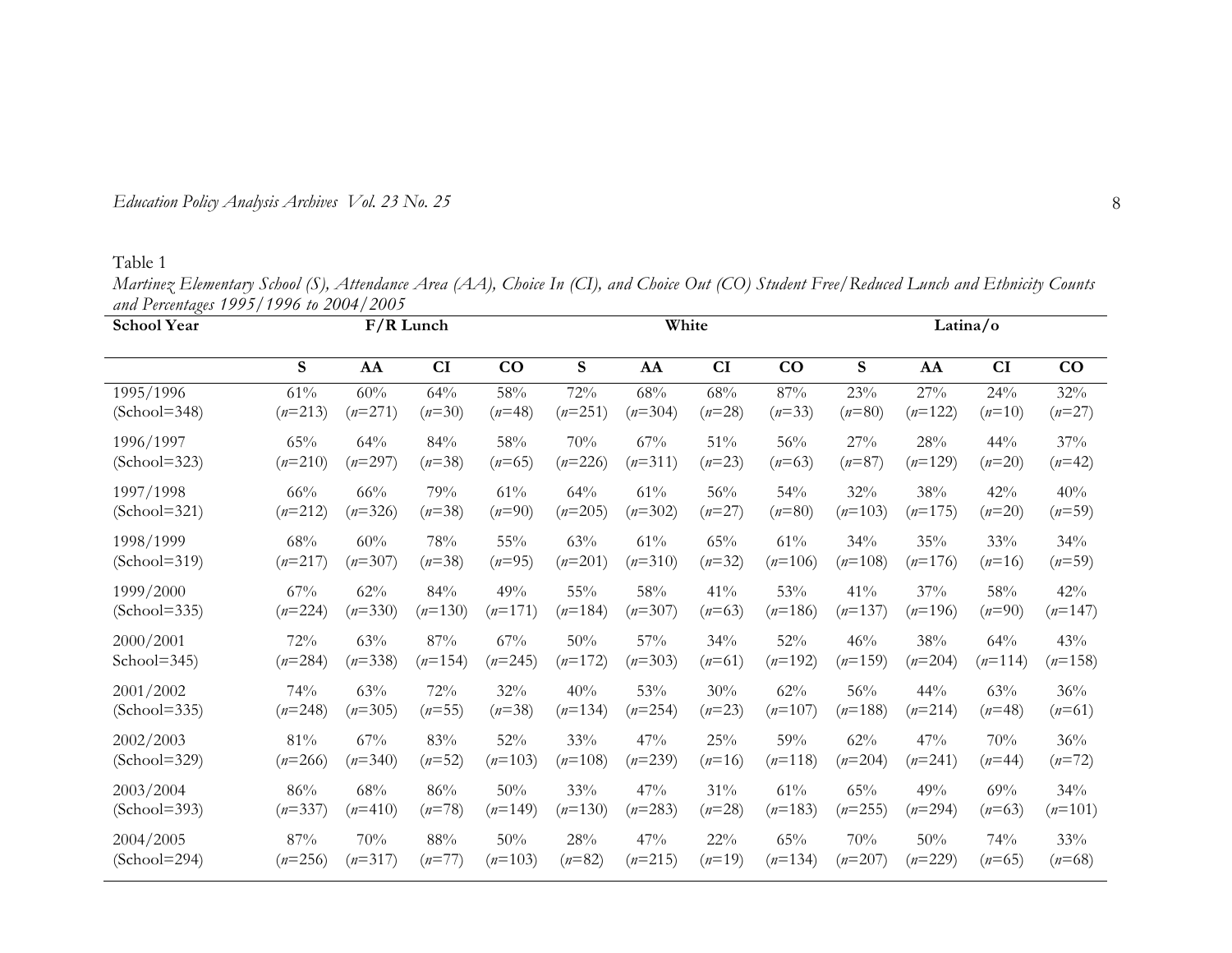As Martinez' demographics changed, its test scores declined. In Colorado, there were five levels of overall academic performance assigned to schools based on statewide standardized test results: unsatisfactory, low, average, high, and excellent. Between the 2000/2001 to the 2004/2005 school years, Martinez was rated "low" and its average student achievement scores decreased annually (Lamb & Wolgemuth, 2006; Wolgemuth & Lamb, 2007).

It is not clear whether test scores, perceptions regarding race, poverty, and culture, family influences, or other factors ultimately led to the exodus of White, middle-class parents from Martinez and the influx of Latina/o parents from other neighborhoods. Some parents cited poor academic achievement, poor reputation, and the high percentage of low-income and Latina/o students in attendance as reasons for choosing other schools (Maier et al., 2006). Other parents listed diversity, programmatic offerings, the opportunity for their child/ren to learn another language, the opportunity for their children to learn in Spanish, and wanting their children to go to school with friends as reasons for choosing Martinez (Maier et al., 2006). Our interest is in how parents' perceptions and choice decisions storied Martinez as an undesirable or desirable school as a school in decline or as a place for educational opportunity. In seeking out these stories, we drew on LatCrit theory to highlight how Latina/o and White parents' school choice decisions may constitute counternarratives that work against majoritarian stories positioning Martinez as a school in decline.

#### **LatCrit**

LatCrit theory, like Critical Race Theory (CRT) (Solórzano & Yosso, 2001; Yosso, 2006), holds that racism is a commonplace, permanent, and invisible part of our culture (Lopez, 2003, 2009; Alemán, 2009). LatCrit theory elucidates Latinas/os multidimensional identities and address the intersectionality of racism, sexism, classism, and other forms of oppression (Bernal, 2002). Central to LatCrit theory and distinctive from CRT is the role English language competency, language rights, immigration, and citizenship play in Latina/o oppression and exclusion (Quiñones, Ares, Padela, Hopper, & Webster, 2011). English only laws and policies that largely eliminated bilingual education programs are examples of oppression linked to language (Huber, 2011).

Five central elements of LatCrit theory come together to move researchers and educators into spaces of critical practice (Solórzano & Bernal, 2001). The first element emphasizes the importance of transdisciplinary approaches and encourages educational researchers to draw on research methods of various disciplines to better understand and to improve the educational experiences of Latina/o students. The second element emphasizes experiential knowledge in order for researchers to embrace the use of counterstories, narratives, testimonios, and oral histories to illuminate the unique experiences of Latinas/os. The third element challenges dominant ideologies and underscores the importance to rethink traditional notions of what counts as knowledge. The fourth element points to the centrality of race and racism and their intersectionality with other forms of subordination; thus, the research process must recognize that multiple layers of oppression are followed by multiple forms of resistance (Solórzano & Yosso, 2001). The final element is a commitment to social justice. As a result, research and practice grounded in a LatCrit epistemology seek political and social change on behalf of Latina/o communities (Bernal, 2002).

#### **Majoritarian Stories, Counterstories, and Interest Convergence**

In this study we examined the findings using three lenses from LatCrit theory. The first two lenses are necessarily linked - counterstory and majoritarian accounts. The counterstory provides the perspective of a group with clearly defined experiences and interests and is "a tool for exposing, analyzing, and challenging the majoritarian stories of racial privilege" (Solórzano & Yosso, 2002, p. 32) in societal structures.

s

ie

e

Į

t

or sso,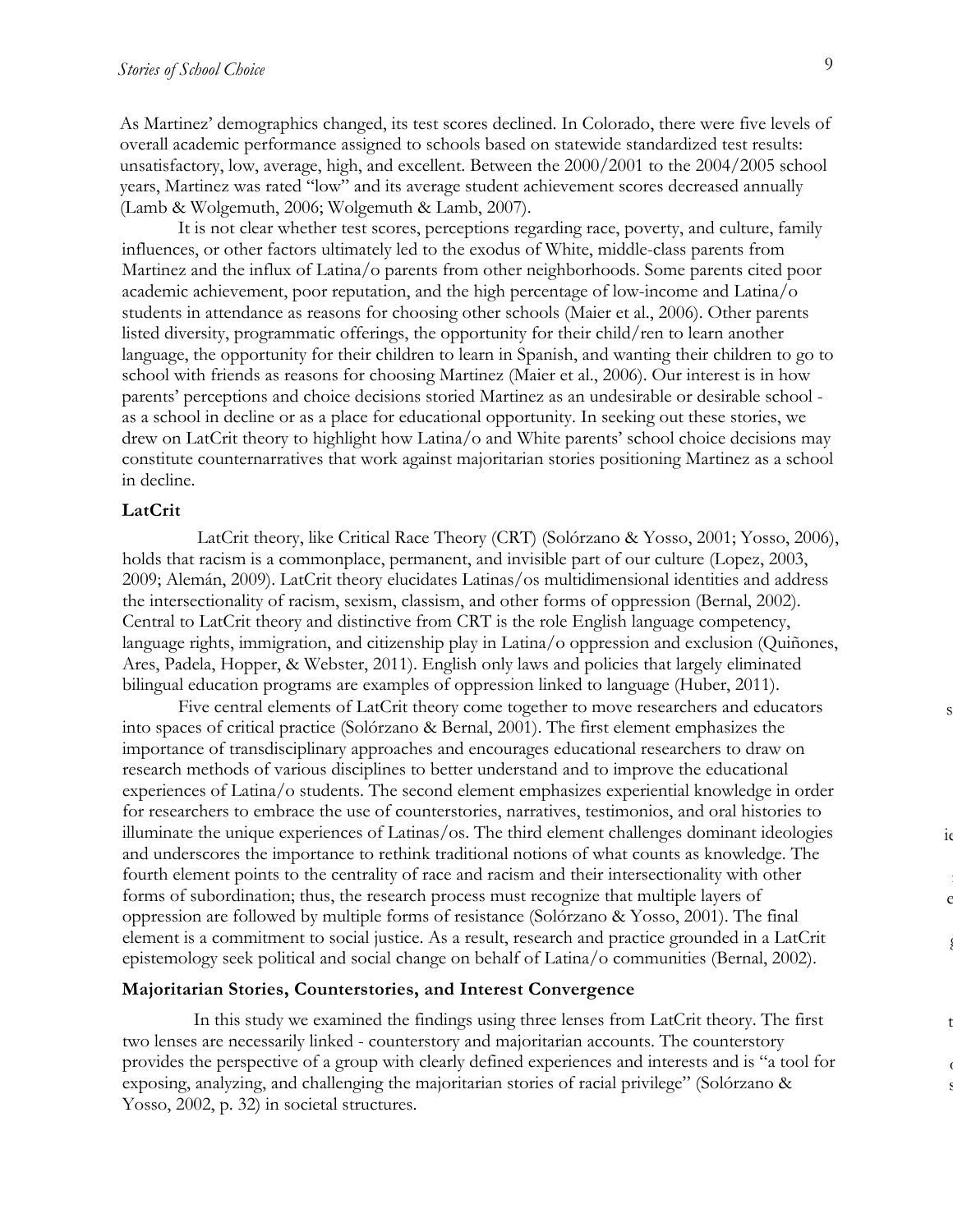Counterstorytelling is a way to challenge and differentiate dominant stories from those of the "majoritarian mindset," that is, "the bundle of presuppositions, perceived wisdoms, and shared cultural understandings persons in the dominant race bring to the discussion of race" (Delgado & Stefancic, 1993, p. 462). LatCrit encourages counterstorytelling to deconstruct majoritarian stories, as they perpetuate inaccurate constructions of the knowledge and lived experiences of Latina/o children, families, and communities (Fránquiz, Salazar, & DeNicolo, 2011). Counterstories, that provide non-majoritarian perspectives (Delgado, 1989), are important to tell; however, it is also important to help others to hear and understand the messages contained in counterstories (Bernal, 2002).

The third lens we employed was interest convergence. The theory of interest convergence was advanced by Bell (1980) in a critical review of the effects of the *Brown v. Board of Education* decision. Interest convergence theory states changes in racial policies occur when there is a convergence of interests between the dominant and discriminated groups. LatCrit authors (Delgado, 2006; Urrieta & Villenas, 2013) used interest convergence to explain how policies favoring Latina/o interests gain traction when the interests of White citizens are also served. By revealing where the interests of different groups converge, we hope to offer a new and more complex view of segregated schools (successfully) serving Latina/o and low socio-economic students alongside White middle class students.

## **Data Sources and Methods**

#### **Data Sources**

Our study reanalyzed parent interview, focus group, and survey data from three separate projects conducted in partnership between Mountain City University and the MSD from 2001 to 2005.

**Study 1.** The first study was a MSD commissioned research project investigating the increasing number of free and reduced lunch students at Martinez (Dickmann et al., 2004). We used two data sources from this project: home-visit interviews with parents conducted by Martinez teachers and telephone interviews conducted by the research team. Martinez teachers conducted home-visit interviews, in Spanish and English, with 181 parents (about 55%) of Martinez students in grades K through 5 that lasted between 30 and 60 minutes. During the interviews, teachers asked parents 5 questions about their perceptions of Martinez and their hopes for their child/ren. Teachers provided hand-written notes of the parents' responses to the research team for analysis. The telephone interviews were conducted in English and Spanish with a stratified random sample of parents drawn from a list of all MSD students living in the Martinez boundary area. One hundred names were sampled (20%), 50 parents of children attending Martinez and 50 with children attending another school. The interviews lasted between 5 and 30 minutes and were recorded and transcribed. A total of 65 parents (33 Martinez and 32 another school) completed the phone interview. The parents were 50% Hispanic and 50% White and mostly female  $(n=54, 83%)^4$ .

**Study 2.** Our second data source was parent focus groups and school climate surveys conducted as part of an ongoing 21st Century Community Learning Community grant evaluation (Maier et al., 2006; Pearson & Wolgemuth, 2005). The aim of the focus groups was to gather parent feedback on school climate, before- and after-school programs, and school governance. Three 60-minute focus groups were held after a School Council meeting, one

<sup>&</sup>lt;sup>4</sup> In this case study we describe the parents by race/ethnicity as White and Latina/o. Where different demographic terms appear (Hispanic, English-Speaking, Spanish-speaking) we are using the demographic terms in the original studies, without suggesting language and ethnicity/race are conflated.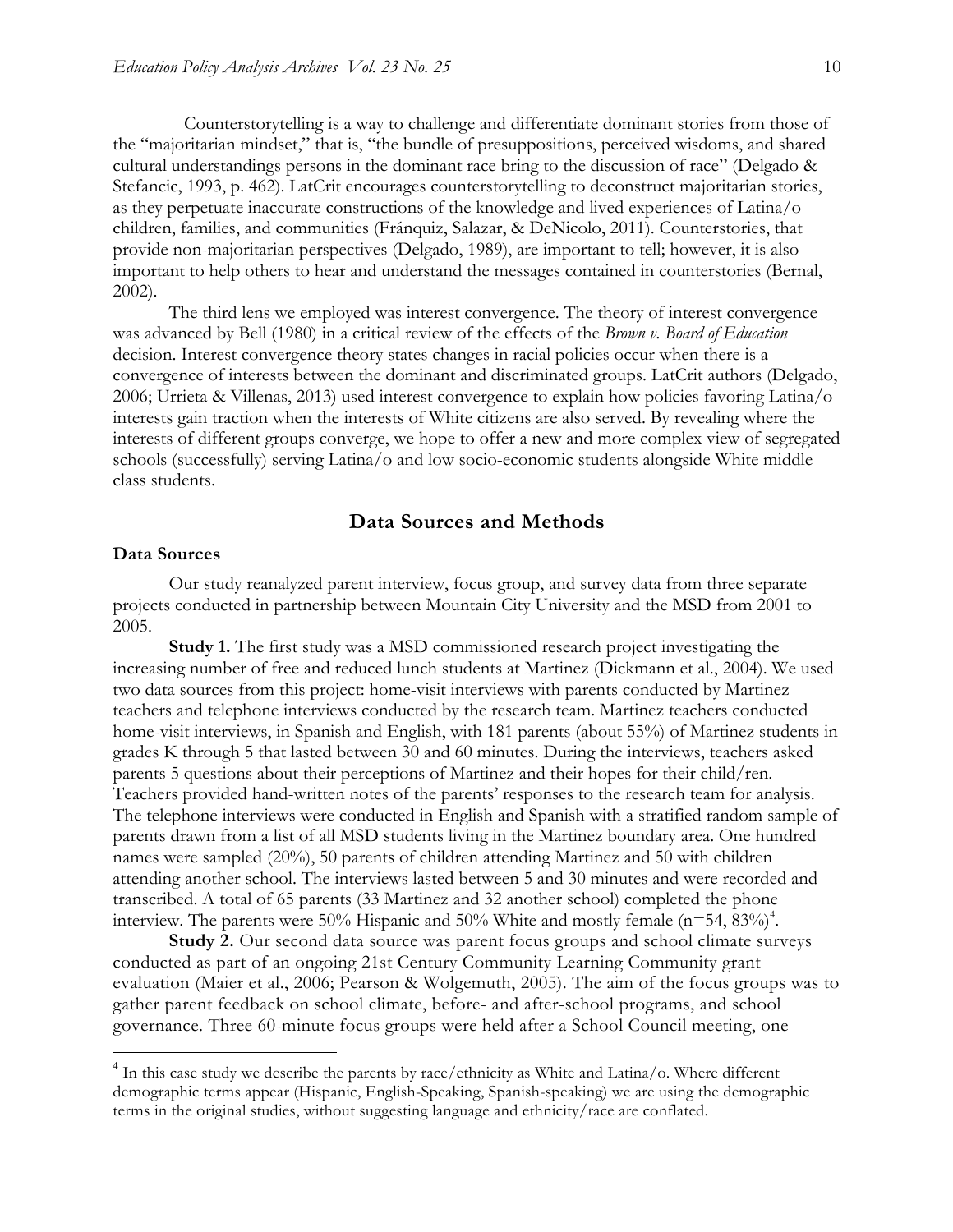English-speaking and two Spanish-speaking. The English-speaking group (*n*=7 parents, 2 male, 5 female) was facilitated by the school principal and the Spanish-speaking focus groups (Group 1: *n*=15, 8 male, 7 female; Group 2: *n*=7, 2 male, 5 female) were facilitated by two Spanish proficient staff members. The focus groups were recorded and transcribed by the research team and the Spanish transcriptions were translated into English for analysis by the research team.

The school climate survey included Likert-scale and open-ended items assessing programs, safety, academics, language, and parent involvement. Of the 358 Spanish and English surveys distributed to students at Martinez, 145 parents completed the survey (at least a 40% response rate). Of the 140 parents who responded to the survey, 80 (57%) primarily spoke Spanish, 42 (30%) primarily spoke English and 18 (13%) spoke both Spanish and English in the home.

**Study 3.** Our third data source was a district-wide school choice research project that gathered parents' perceptions of the district's school choice policy (Dickmann et al., 2005). Researchers conducted 217 telephone surveys in English with a stratified random sample of parents whose children attended their neighborhood school (*n*=91), whose children attended non-neighborhood schools (*n*=90), whose children were home schooled (*n*=30), and whose children had returned from a charter school to a district school ( $n=6$ ). The parents were 89% White, 8% Hispanic, and 3% Black, American Indian, or Asian. The phone interviews lasted between 15 and 45 minutes. For the present study we analyzed the interview responses from parents whose children attended Martinez (*n*=11) or who lived in the Martinez attendance area and chose another school (*n*=14).

#### **Design**

We used an instrumental case study approach (Stake, 2008) to explore the parents' accounts of school choice from the interview, focus group, and survey data from the three studies described above. In this way, our "case" is Martinez, a segregated low-income, high Latina/o elementary school situated in a middle- to high-income predominately White district. Through our analysis we sought to construct and convey both the majoritarian tales that kept parents from choosing Martinez and the counterstories, which led them to choose Martinez as the school for their children. Our reanalysis of the parents' accounts was conducted to shed light on the following research questions:

- 1. What are the majoritarian stories at Martinez?
- 2. What are the counterstories at Martinez?
- 3. To what extent do the constructed stories suggest a 'declining' school can resist majoritarian views?

#### **Analysis**

The aim of our analysis was to construct and to compare majoritarian accounts and counterstories from the parent interview, focus group, and survey data. Following Stake (2003), we read the data to identify the emic meanings held by the parents in our case and then combined and recast them as representing elements of a majoritarian or counterstory view (or sometimes both). We drew on both the quantitative (Likert-scale) and qualitative (open-ended response, interview, and focus group) data to construct the parents' accounts. Grounding the parents' accounts in multiple data sources helped us triangulate our findings and highlight differences between White and Latina/o parents and parents who did and did not choose to send their child/ren to Martinez (Stake, 2008). Specifically, we sought accounts that represented a majoritarian view (Delgado & Stefancic, 1993) and their opposing counterstories (Delgado, 1989). We then identified the ethnicity of the parents who constituted the majority of each account. Once an account had been constructed and a representative parent group identified, we returned to the data sources to validate the account and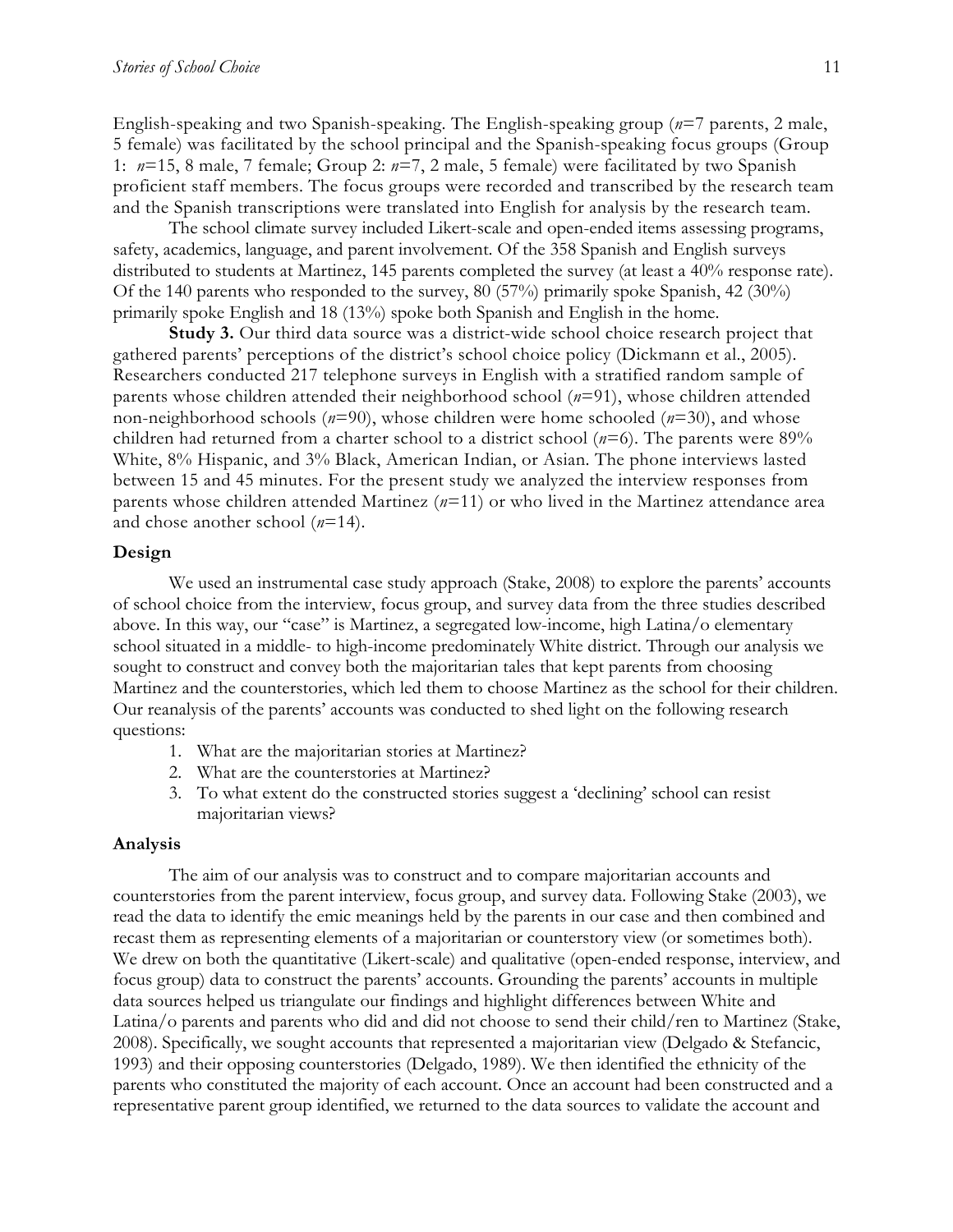ensure it continued to 'ring true.' In instances where we found discrepancies or contradictions, we either revised the account to encapsulate the additional information or made note of the contradictions, to later be included in the construction of a(nother) counterstory. Finally, we examined the constructed accounts through a LatCrit lens to make sense of the White and Latina/o parents' choices. In particular, we explored the data through Bell's (1980) concept of interest convergence, and assessed the extent to which the parents' accounts could be understood as majoritarian or counterstories that resist majoritarian (and oppressive) accounts (e.g., Delgado, 1993; Solórzano & Yosso, 2002).

#### **Follow-up Accounts**

In 2013 we conducted 60 to 90-minute interviews with a Martinez administrator and a longterm staff member. The aim of these interviews was to assess the currency of the accounts we identified in our reanalysis. From these interviews we crafted a follow-up story that concludes our results section.

#### **Results**

The results are presented as accounts we constructed from the interviews, focus groups, and surveys. Some of these accounts have their roots in mainstream thought, which we characterize as majoritarian stories (Delgado & Stefancic, 1993). Others are counterstories that question widely accepted positions. We begin with the majoritarian story of decline.

#### **The Majoritarian Story of Decline**

Many parents expressed concern about low-test scores and an increasing 'minority' population at Martinez. Because of its low-test scores Martinez had been required to develop a school improvement plan. Increasingly, community members regarded Martinez as a failed school. For example, when asked in a school climate survey how Martinez could be improved one White parent said, "Improve scores. More discipline. Too much time is devoted to speaking in Spanish. Takes too much time away from English only speakers." Some Latina/o parents said, "I think the state reports need to go up. They were low this year," "I would like to see higher test scores," and "The education level needs to improve."

Even parents who supported Martinez acknowledged the majoritarian forces with which the school community had to contend. In a focus group one English-speaking parent shared:

Yeah, but I mean, there is so much ear-play given to the CSAP [Colorado Statewide Assessment Program] and the student or the school report and there is no way that anybody doesn't look at that one little compact chart and see there's one elementary school that scored low this year and that's Martinez, for the 2nd and 3rd and 4th year in a row. And so, I mean, we've got a big project ahead of us in trying to make sure that the community understands what benefit Martinez is giving to them.

These parents' comments suggest they bought into the majoritarian view that Martinez was a school in decline. Below we present the accounts of Martinez from five groups of parents; (a) parents who chose others schools, (b) those who grumbled but stayed, (c) English-speaking White parents who chose Martinez, (d) Spanish-speaking Latina/o parents who chose Martinez, and (e) the story of another minority voice. The majoritarian story featured in all of these parents' accounts of Martinez -- as objective truth in some and deliberately challenged in others.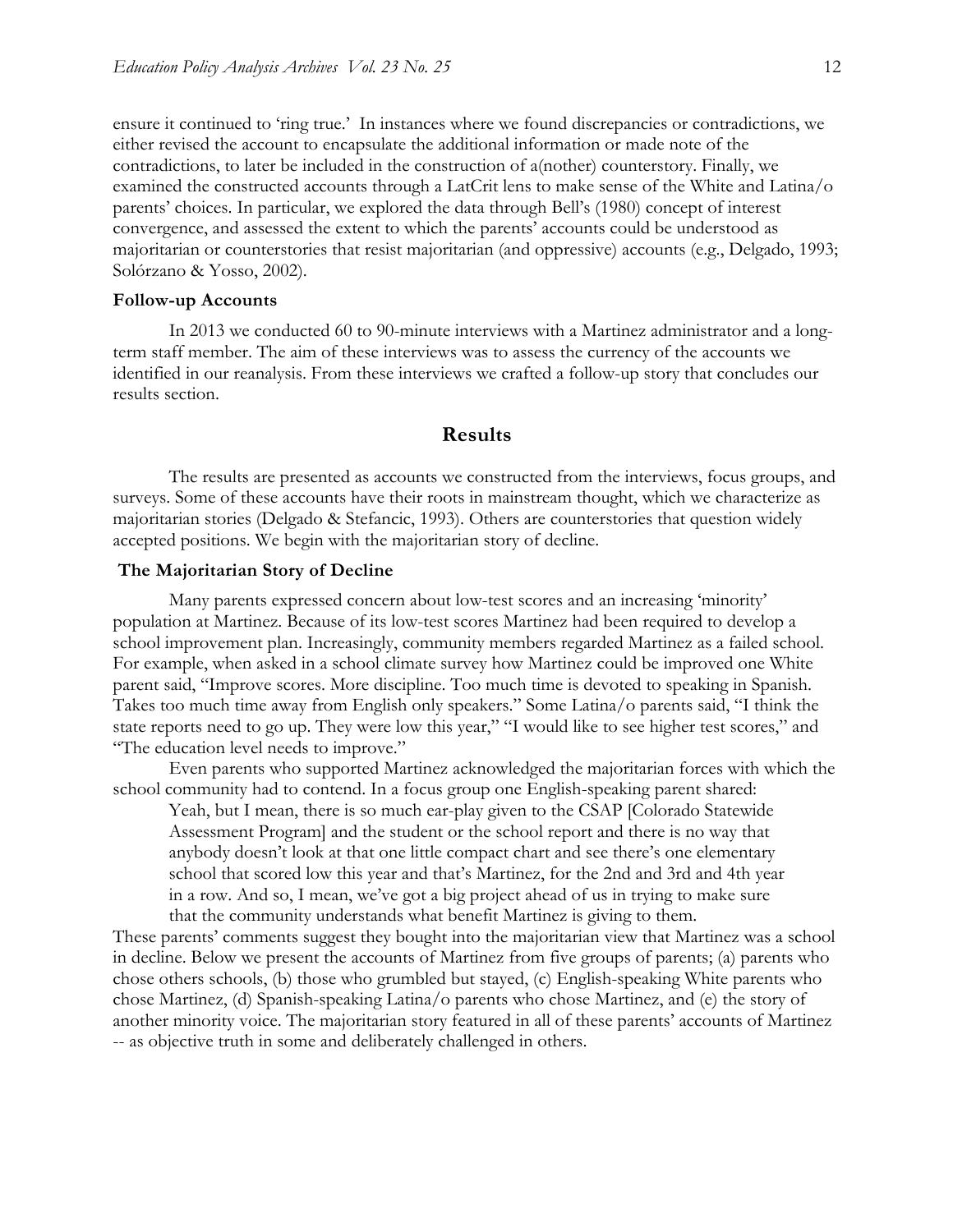#### **The Story of Those Who Chose Other Schools**

In 2005, 45.4% (*n*=207) of the 456 students who resided in the Martinez attendance area attended public schools other than Martinez<sup>5</sup>. Some of the children in these families had withdrawn from Martinez, but many had never been enrolled. The students who left Martinez for other schools were predominately White (61%) and most were not eligible for free and reduced lunch (64%) (Wolgemuth & Lamb, 2006). Their parents, on average, had higher levels of academic attainment than the parents of Martinez students (Dickmann et al., 2004).

In phone interviews, parents (*n*=32) cited a number of reasons for leaving or choosing to attend another school. A large number of parents (31%) said they had moved from other school attendance areas and had left their children at their previous schools. Several other parents (34%) said they preferred specific programs offered at other schools. The remaining parents (35%) cited reasons specific to Martinez for leaving. They chose not to send their children to Martinez because they had heard that it "was the worst school in the district." One White parent said:

We're only a block from Martinez but I haven't felt good about Martinez for a long time. We live in an older neighborhood and poorer…. It seems they are a forgotten school. Look at the playground equipment. I talked to an administrative assistant at Martinez. She sounded so harried and said do you realize we are one of the poorest schools in the district? I felt there was a level of burnout there so not a quality of education I wanted. I hear there are a lot of people moving their kids to other schools.

Some parents specifically mentioned the high number of low-income students at the school and linked these students to behavioral problems, safety issues, and low academic performance. One White parent said:

It started with my oldest. I sent him to kindergarten at Martinez. There was a large number of kids in kindergarten. There are a lot of kids from the trailer park that can come and go—real transient. It's hard for kids to make friends. A lot of kids have a lot of problems at home like alcohol so the teachers have to spend a lot of time with them and not with the other. My kids would have gotten lost in the shuffle.

Another White parent said, "They [my kids] were at Martinez. When Martinez went to Bilingual the curriculum went down. Kids got way behind. The teachers didn't push the Spanish only speakers to reach the standards. The standards went down."

Finally, two White parents shared their view that there was little diversity at Martinez, explaining that there were mostly low-income or Latina/o students in attendance. One White parent said:

My one daughter attended Martinez through 5th grade and received a great education. When Martinez went bilingual there's no longer a diversity there. I decided to pull my children. I told the principal that my concern was not the bilingual program but the bilingual students who were free and reduced lunch.

#### **The Story of Those Who Grumbled, but Stayed**

We know from open-ended responses on the parent climate surveys that some Englishspeaking parents who enrolled their children at Martinez were not content with the school's focus on Spanish language and culture. Of the 72 English-speaking parents who completed the school

<sup>5</sup> This percentage of students who chose schools other than the one in their neighborhood is well above the district average of 27% and would likely be greater if we also knew the number of Martinez attendance area students that chose to attend private schools or were homeschooled.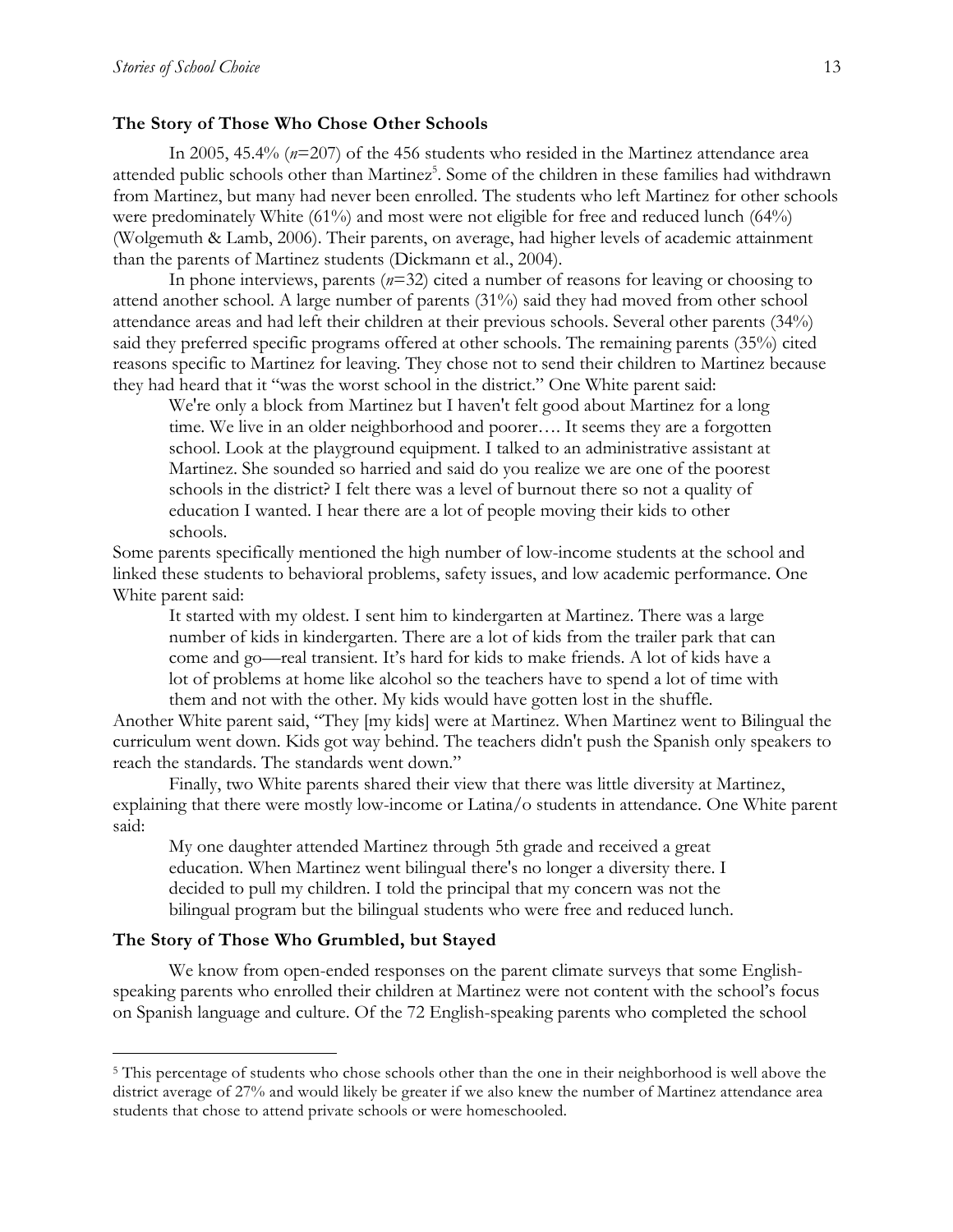climate survey, 12 voiced their discontent. "I don't agree with the emphasis on Spanish," responded one parent. "We don't like how many meetings need to be translated," said another. A parent, unconvinced of the value of language education, wrote, "My child could use the time spent on Spanish learning the subjects he really needs to know." Similarly, another parent responded, "It is horrible that teachers have to speak both in English and Spanish. They should only have to speak in English." Stating his or her views quite bluntly, a parent remarked, "Please stop catering to the Hispanics. They need to learn English." Another English-speaking parent expressed feelings of exclusion:

My family has attended afterschool programs and actually left because only Spanish music was being played and was too loud. I feel English speaking parents should be

of equal concern at these events. We felt like minorities and very uncomfortable. We do not know whether the English-speaking parents who voiced discomfort with the presence of Latina/o students or with the emphasis on Spanish continued to enroll their children at Martinez following our survey. We do know, however, that despite their discontent with the emphasis on Spanish education, these English-speaking parents were satisfied with other aspects of the school experience. On a scale from 1 to 5 with 5 being "strongly agree", these parents agreed with positive statements about parent involvement (*X*=3.9, *SD*=.67), school climate (*X*=3.9, *SD*=.67), programs (*X*=3.8, *SD*=.65), safety (*X*=3.8, *SD*=.53), and academics (*X*=3.7, *SD*=.53) at Martinez. While their overall average ratings were somewhat lower than those of English-speaking parents who did not 'grumble' (4.5, 4.4, 4.4, 4.2. and 4.3 respectively), it is important to note that there were no other written-in comments that galvanized English-speaking parents' dissenting opinion on the climate surveys. The Spanish language issue was alone in this regard.

For this reason, it does not make sense to say that this group of English-speaking parents fully embraced the majoritarian perception of Martinez as a school in decline. None of these parents commented on school safety, discipline did not seem to be an issue for them, and there was not a single remark regarding low test scores.

#### **The Counterstory of White Parents Who Did Not Leave**

Some highly satisfied White or English-speaking parents found reasons to keep their children at Martinez. On a scale from 1 to 5 with 5 being "strongly agree", these parents (*n*=60) agreed with positive statements about parent involvement (*X*=4.6, *SD*=.66), school climate (*X*=4.4, *SD*=.67), programs (*X*=4.4, *SD*=.64), safety (*X*=4.2, *SD*=.66), academics (*X*=4.3, *SD*=.62), and language (*X*=4.2, *SD*=.87). In open-ended responses they noted, "I think every staff member I have ever dealt with has a sincere interest in my child. Martinez has been wonderful for our family," "I love Martinez, the kids and the teachers and the programs," and "We love all the programs Martinez offers!" A parent added:

They [Martinez] have a wonderful literacy program so they fill a special need. They have Odyssey of the Mind and the G/T [Gifted and Talented] program and so my child is doing well. Spanish and the diversity are nice. I've always taught my kids to be open minded.

Parents elaborated on their satisfaction in focus groups and interviews. One parent said: I think you're [Martinez] an undiscovered resource… I know every time -- I've come into the school occasionally for years and I've always loved it. But last year I started to think about what Martinez has to offer and I thought 'this is a resource, this is someplace that people should bring their kids.' There's stuff happening here that doesn't happen anywhere in this city, anywhere in [our area of] Colorado.

Where others saw only declining test scores and an increasing minority presence, these parents saw educational opportunity.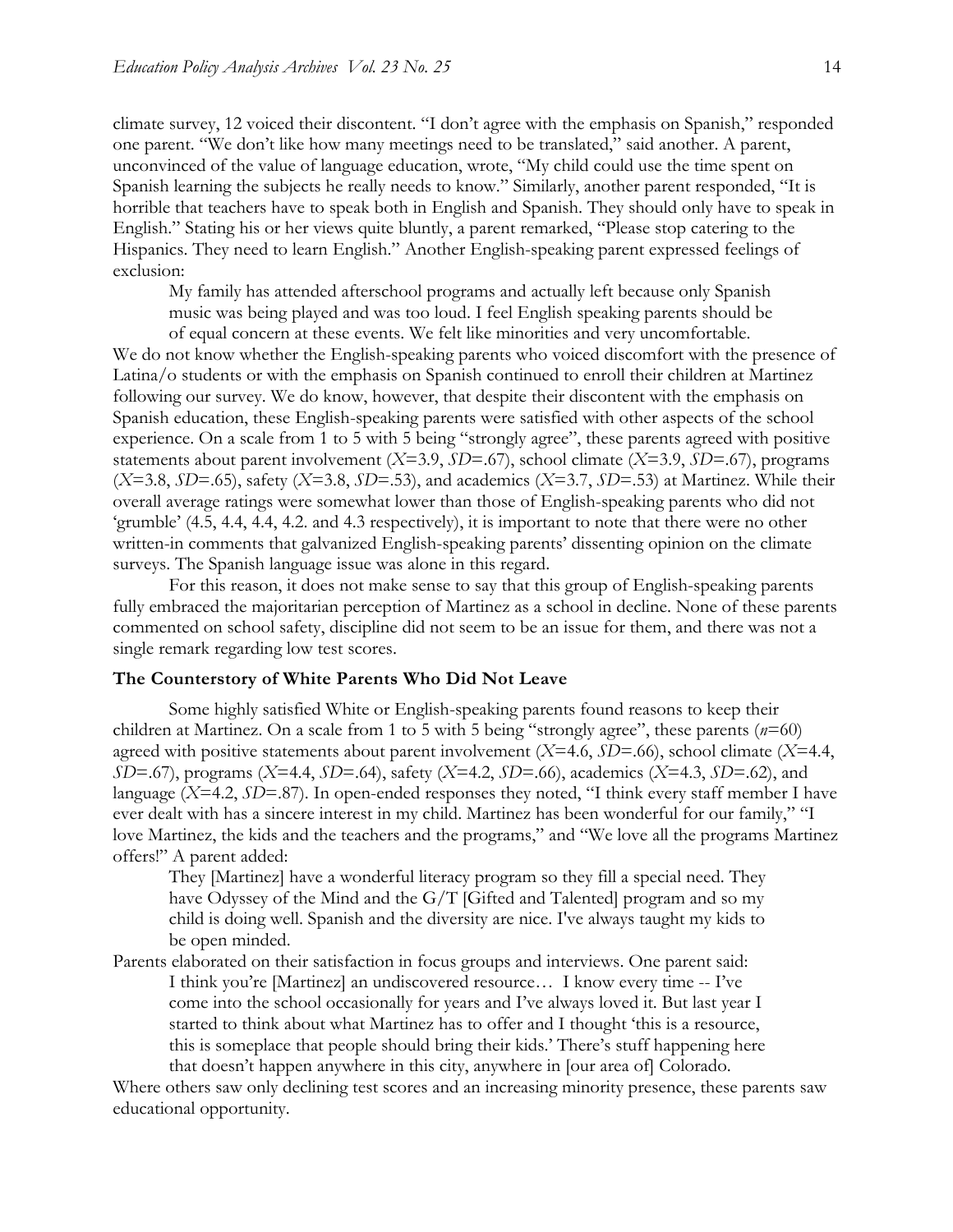During the focus group session and on satisfaction surveys some White, English- speaking parents expressed a desire for their children to receive sufficient Spanish instruction that would allow them to become competent bilingual speakers. "I like that my children have the chance to learn Spanish too" commented one parent. "I'm very happy to know that my kids have the opportunity to learn Spanish at an early age," stated another. These could be construed as interest convergence, "What is in it for me?" responses, but other data from our study suggests this was not universally true.

An English-speaking parent commented on the school climate survey, "I like that the school supports immigrants." "They offer good opportunities for Hispanics," wrote another. A third offered:

I love Martinez, the kids and the teachers and the programs. We have only been in Mountain City 2 years and Martinez is not like any school my kids have ever attended. I have faith in the power of Martinez to bridge the gap of the Hispanic population and everyone*.*

These responses suggest altruistic attitudes about the welfare of the Latina/o students and may indicate a true commitment to strongly held beliefs about fairness and justice. Even though these parents were in the racial/ethnic majority of the community at-large, their story qualifies as a counterstory because it rejected the view of Martinez as a failing school.

#### **The Counterstory of Satisfied Spanish-Speaking Parents**

The comments from predominately low-income Spanish-speaking parents at Martinez constructed a strong example of a counterstory. Whereas the majoritarian view held that Martinez was a school in decline, these parents described a refuge where they felt welcomed and valued. Although overall satisfaction levels from the parent school climate survey were high, satisfaction levels among Spanish-speaking parents (*n*=141) were higher than those of English-speaking parents (*n*=109). On a scale from 1 to 5 with 5 being "strongly agree", Spanish-speaking parents agreed with positive statements about parent involvement (*X*=4.5, *SD*=.57), school climate (*X*=4.5, *SD*=.67), programs (*X*=4.4, SD=.64), safety (*X*=4.3, *SD*=.62), academics (*X*=4.3, *SD*=.62), and language (*X*=4.4, *SD*=.61) at Martinez (compared to means of 4.2 or lower on the same questions for the English-speaking parents).

Focus group, home interview, and open-ended comments on school climate surveys indicated this group was happy with the education their children received, satisfied with the school staff, and pleased to be involved in the school governance process. "There are good teachers at this school," "It is a school that helps Latino families a lot and I am very content with Martinez and the principal and teachers," and "My children are happy here," were some of the positive comments from parents who responded in Spanish to the climate survey. During home interviews a Spanishspeaking parent said:

I like the type of help our children receive with English without forgetting their native language, Spanish. I appreciate the help you give my son because I cannot help him with his homework because I do not know English. Please keep helping him.

A parent who participated in the Spanish-speaking focus group said:

My child is comfortable at Martinez. He receives guidance and the teachers are very informative and encouraging. He is paying more attention and receives help before and after school. We think Martinez is a great school with great teachers. There is always communication and we always feel welcome here.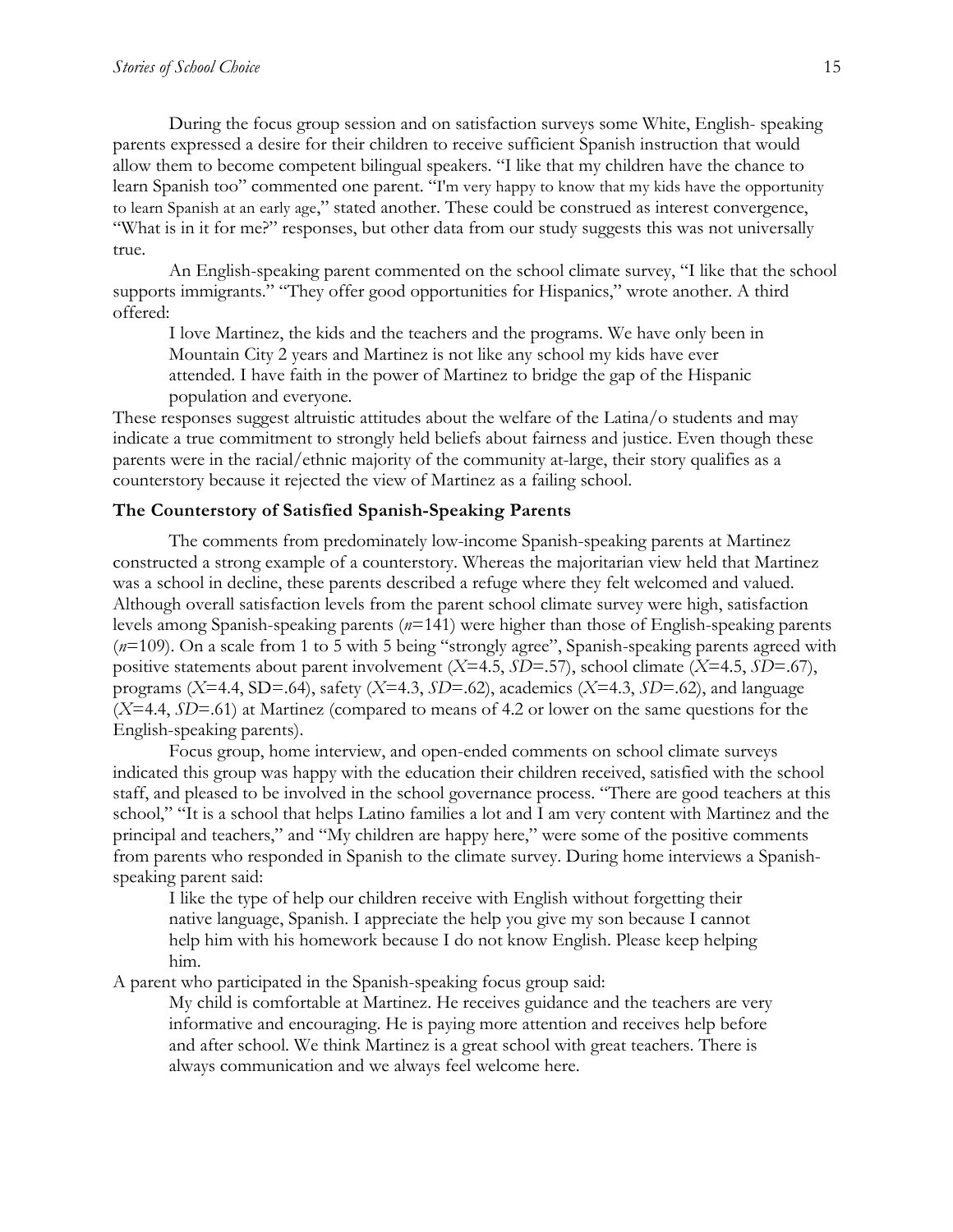#### **The Story of another Minority Voice**

No group speaks with a single voice, and our school climate survey data confirmed this was the case for Spanish speaking parents at Martinez. Among the predominately positive open-ended comments (*n*=17) praising the school and staff in the climate survey, were a few discontented voices (*n*=7). Their dissatisfaction centered on a single school issue – Spanish language instruction. "I like bilingual education, but they need to learn more English so they are ready for high school" wrote one Spanish-speaking parent. Another wrote, "I'd like to receive more information about my child's progress in learning English." Another said, "I would like that my daughter would have more English now that I see she is doing well in Spanish, but in English I see little or no progress." One Spanish-speaking parent complained, "The school is too confusing because they [the students] should be spoken to in one language."

#### **The Follow-up Story: An Arrested Spiral**

Because much of our data was collected at least 10 years ago, we were interested in whether Martinez continued to navigate these stories in a school district that maintained the same school choice policy. Over the last ten years Martinez stabilized its scores on the state standardized exam. While its scores were still low relative to other elementary schools in the district, from 2011 to 2013 Martinez met the Colorado Department of Education (CDE) standard for academic growth, by earning 59% or more of the total possible points on four academic performance indicators including reading, mathematics, writing and English Language proficiency (Colorado Department of Education, 2013a). It was also one of few elementary schools in the MSD that consistently met and exceeded standards for closing gaps between minority and non-minority students in reading, mathematics, and writing (Colorado Department of Education, 2013b). This performance was observed despite *no changes* in the percent of free and reduced lunch (approximately 87% in 2005 and 2013; Colorado Department of Education, 2013c) and Latina/o students (approximately 70% in 2005 and 74% in 2014) attending Martinez.

When asked about the parents' stories, the administrator and staff member confirmed their continued relevancy with two exceptions. Both said the English language issue that informed the stories of the disgruntled White and Spanish-speaking parents was far less, if at all, pronounced in 2013. They cited the school's efforts to inform parents of the importance of bilingual education for Spanish-speaking students and its benefits for English-speaking students as the likely reason for this change in attitude. They also noted middle-class parents' growing interest in bilingual education across MSD. Martinez was one of two schools that offered dual language programs, the other being a popular bilingual immersion magnet school. The administrator and staff member noted that some parents unable to enroll their students in the magnet school sometimes chose Martinez as their backup school.

The follow-up accounts depicted Martinez as a school of 'arrested decline.' They cited growing middle-class interest in bilingual education, Latino/a parents who felt they were welcome and that their culture was celebrated at the school, sustained before- and after-school programs, redrawing of neighborhood boundaries, heightened services and funding from the school district, and strong advocacy of parents in the school's neighborhood. Regarding the latter, Martinez was one of the district elementary schools facing closure in 2011 in response to reduced state funding, lower property tax income, and school restructuring. According to one of the follow-up respondents it was, "saved by a coalition of vocal middle-class parents." She felt that these parents' actions suggest another counterstory – that of middle-class parents who strongly value their neighborhood public schools. Indeed, the two respondents held out great hope for Martinez, both in terms of its strong connection and service to its neighboring Latina/o families and in what they see as evidence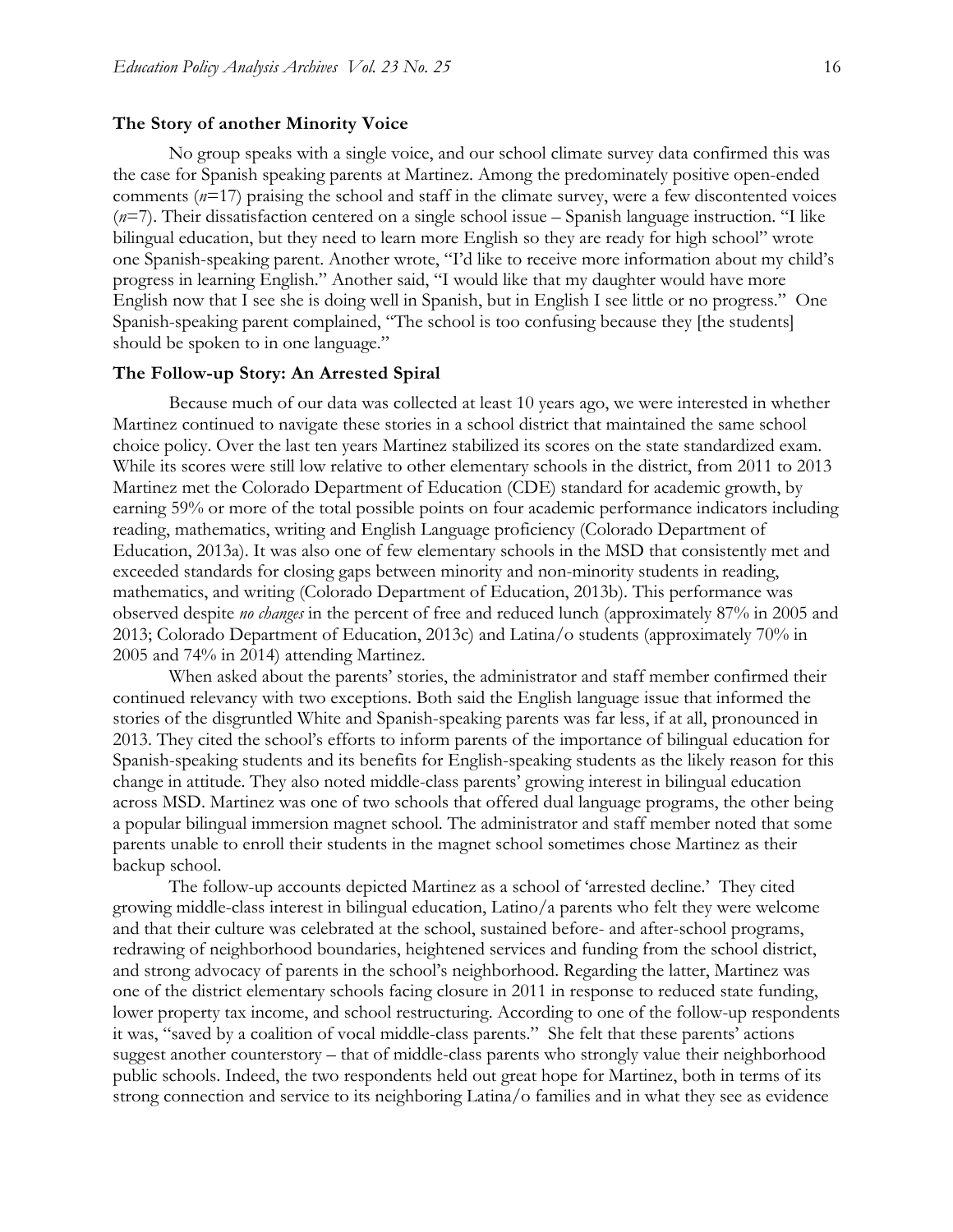of shifting middle-class values: from school choice decisions made based on test scores and often negative assumptions about schools that serve high percentages of Latina/o students to decisions based on valuing social justice, bilingual education, and schools that serve local communities. From this perspective, Martinez is better characterized as a "beacon of hope," rather than a school in (arrested) decline.

### **Conclusion and Discussion**

Increased Latina/o student enrollment, dynamics of school choice, school accountability and testing, and public perceptions regarding Martinez all came to bear on this case. The accounts we constructed illustrate these forces and help place them in a human context. Some might look at the collision of these forces and see a perfect storm. Others see cause for hope. Our analysis tends to support the more hopeful account, we see Martinez as a school that exemplifies another model of school choice, an arrested decline, in which a school in a spiral of decline, facing increasing segregation and declining enrollment and test scores (Gorard et al., 2002; Hochbein, 2012) draws on its strengths and stops the decline.

Although Martinez remains a school segregated by ethnicity and income and continues to have low, but improving, test scores, it is a place where Latina/o and White parents found satisfaction. The school appears to have valued the parents' counterstories by offering programs that met their needs (e.g., dual-language and after-school programs) and by promoting these programs within the community.

#### **The Power of Counterstories**

According to Delgado (1989) counterstories serve many functions including community building, challenging the majoritarian mindset, highlighting the experiences and knowledge of marginalized storytellers, and contextualizing the counterstory and reinventing the dominant story. Counterstories may have helped arrest the decline of Martinez by promoting: (a) the school's role in the local community, (b) the importance of bilingual education, and (c) value of social justice for Latina/o students to White parents.

**Community.** Mountain School District's choice policy provided many options for parents with the means to transport their children to schools of choice. Without busing, many others remained in the school designated by the address of their residence. Martinez' boundaries and the flight of White parents conspired to define the demographic character of the school. Yet, the school staff rose to meet the needs of their student body. Declining to view the circumstances at Martinez as obstacles, they aligned themselves with parents and students to create a place where deficit thinking was not practiced (Gonzales, 2012). Through intentional policies such as the adoption of dual-language instruction and afterschool enrichment activities, some parents' accounts indicated the school was a refuge for Latina/o students, a place where families could escape from the overt and covert oppression they might find in White-dominated schools, a place where they could create their own counterstory.

Martinez also provided a school of choice for parents outside the attendance area. Parents seeking bilingual education noted the bilingual magnet school in MSD was frequently full and used a lottery to accept new enrollees. According to administrator and the staff member we interviewed many parents chose to send their children to Martinez as an alternative to the bilingual magnet school.

**Bilingual education.** The English-speaking parents who chose to send their children to Martinez sought to provide their children with an intensive second language experience; however, they were not alone. We know from interviews and from school choice data that some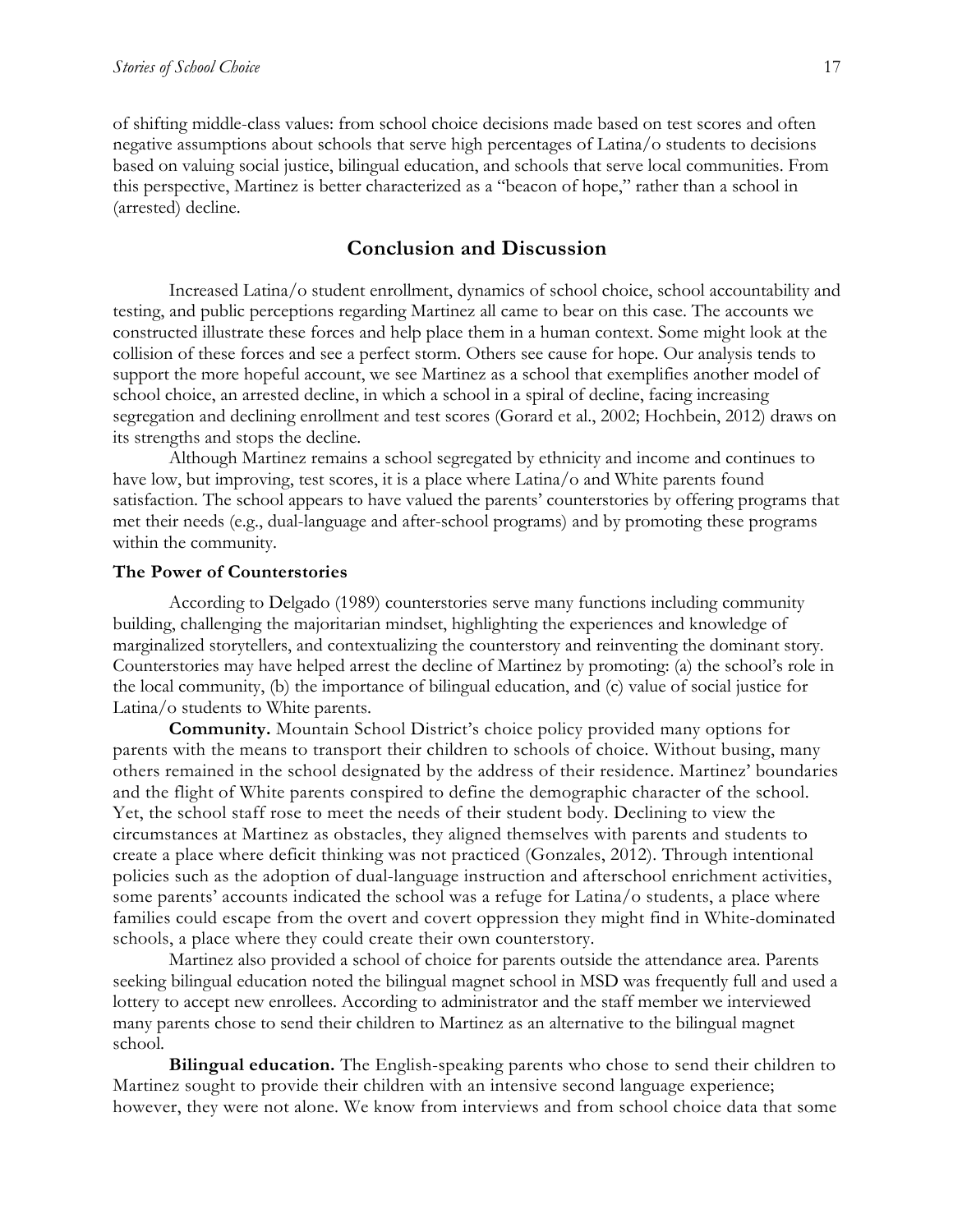Spanish-speaking parents chose Martinez for their children. According to administrator and staff member, some of these parents wanted the language exposure and others did not feel welcome or comfortable in other schools (Good, Masewicz, & Vogel, 2010). Only two of the elementary schools in MSD have intensive Spanish language instruction. The embrace of dual-language at Martinez suggests another counterstory – that Spanish language instruction can benefit, rather than deter, student learning.

**Social justice values of White parents.** For some White parents enrolling their children at Martinez offered an opportunity for them to express their values about social justice. Recent literature on parental choice suggests a 'counterstory' gaining momentum in White, middle-class households, especially in urban settings. Interviews and surveys of these parents consistently found they were disturbed by the segregation that results from school choice policies (Crozier et al., 2008; Cucchiara, 2013; Kimelberg & Billingham, 2013; Roda & Wells, 2013). These White, middle-class, and educated parents who espouse values that could be characterized as anti-racist, anti-homogenous, and multicultural deliberately make the "counterintuitive" choice of sending their children to "ordinary" public schools (James et al., 2010, p. 625).

#### **Where Interests Converge**

Closely linked to the power of counterstories, and a factor in stemming the flight of White parents, is interest convergence. The satisfied English-speaking Martinez parents in our study valued Spanish language exposure for their children, quality school staff, desirable extra curricular activities, and the opportunity to be part of a school community that benefits Latina/o students. These attributes aligned with the characteristics Latina/o parents' valued at Martinez.

Solórzano and Solórzano (1995) observed that overall Latina/o parents have higher educational hopes for their children than White parents. Other researchers found Latina/o parents strongly believe it is important for their children to learn English in order to ensure their future success in this country (Sheffer, 2003). The comments from Latina/o parents in our study were consistent with both of these observations. Some Spanish-speaking parents expressed concern about the pace with which their children were acquiring the English skills they view as essential to advancement in the U.S.

English-speaking Martinez parents wanted their children to learn Spanish and Spanishspeaking parents were eager to have their children learn English. In this regard the dual-language program offered at the school met both parents' needs. The groups' interests converged in another way as well. Latina/o parents valued the school climate at Martinez because teachers treated their children with respect and their children were not singled out because of language differences. Some of the English-speaking parents also commented on the climate of respect, saying they believed the Latina/o children deserved a place to learn and flourish in this community.

Parents who chose Martinez saw value where others saw liability. They rejected the majoritarian narrative and embraced a counterstory consistent with their multicultural and egalitarian values. When English-speaking parents' interests converged with those of Spanish-speaking parents seeking similar characteristics in a school, we suggest the spiral of decline was arrested.

Martinez is still a segregated school. It remains to be seen whether 'leveraging counterstories' and 'converging interests' will combine to shift Martinez's demographics to bring about desegregation. Research and history suggest otherwise. It may be that desegregation will only come about with the implementation of 'meaningful' choice in which the transfer of students into and out of Martinez is managed (e.g., Cobb & Glass, 2009; Koedel et al., 2009; Orfield, 2013; Wells et al., 2014).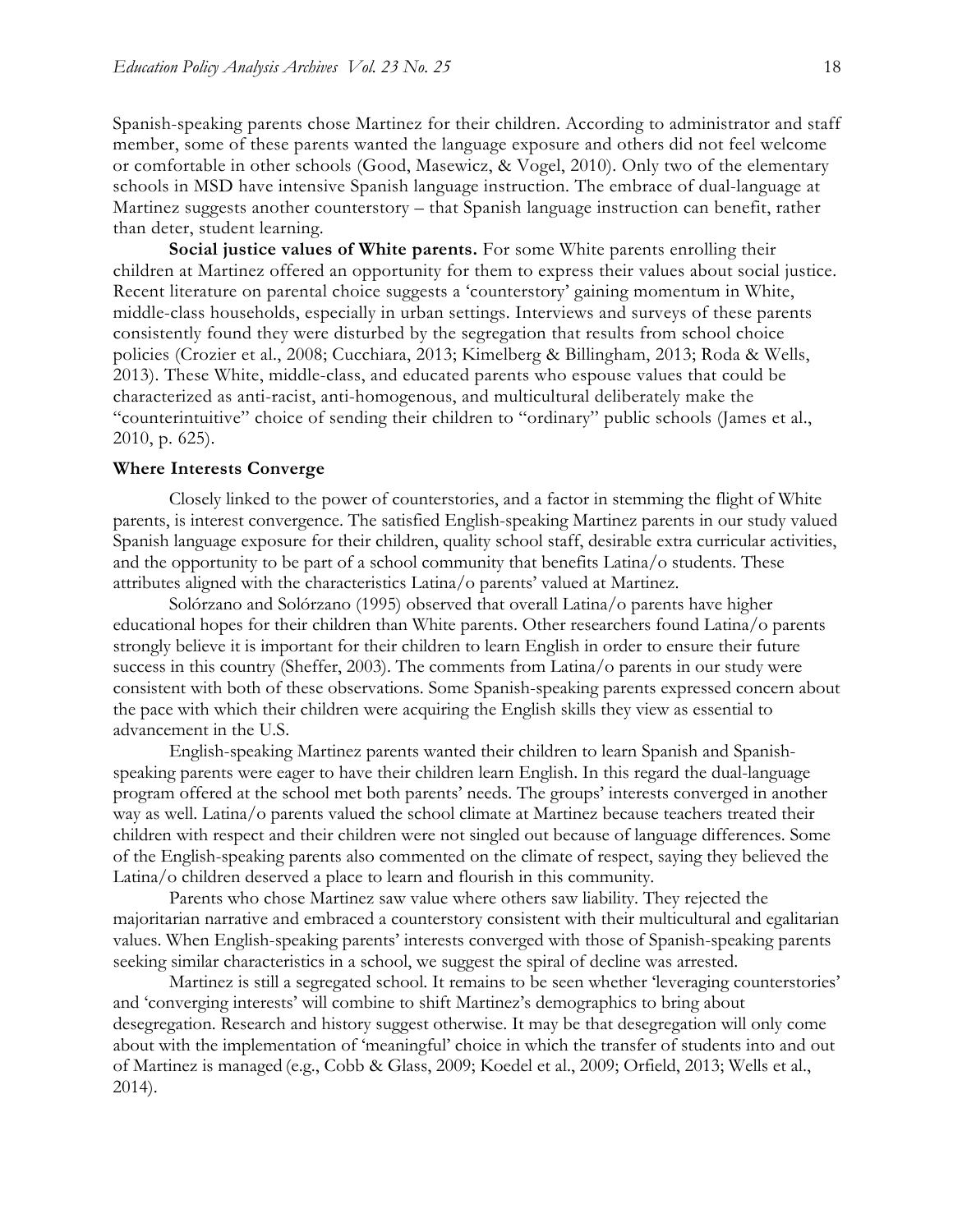To this end, we recommend, alongside leveraging counterstories and appealing to converging interests, that the MSD explore the possibilities of managing school choice at Martinez. We make no recommendations as to the ideal demographic composition of Martinez, except to suggest that, at minimum, the school strive for a composition that is representative of the neighborhood from which it draws. While court decisions (e.g., *Parents Involved v. Seattle*) place limits on race-conscious assignment of individual students, Cobb and Glass (2009) noted that school districts are still free to construct "race-conscious assignment schemes" at a general level (p. 274). Examples include redrawing neighborhood boundaries with desegregation in mind, intentionally connecting White and non-White neighborhoods with busing routes, and privileging the approval of transfer applications from geographic areas with less similar socioeconomic compositions than the target school's (Koedel et al., 2009). In the absence of managed school choice, the account of Martinez' arrested decline may serve, at the very least, as a "beacon of hope" to schools with similar challenges.

#### **References**

- Alemán, E. (2009). Latcrit educational leadership and advocacy: Struggling over Whiteness as property in Texas school finance. *Equity & Excellence in Education*, 42(2), 183-201. http://dx.doi.org/10.1080/10665680902744246
- Archbald, D. A. (2004). School choice, magnet schools, and the liberation model: An empirical study. *Sociology of Education, 77*(4), 283-310. http://dx.doi.org/10.1177/003804070407700402
- Ball, S. J., & Vincent, C. (1998). 'I Heard it on the Grapevine': 'Hot' knowledge and school choice. *British Journal of Sociology of Education*, 19(3), 377-400. http://dx.doi.org/10.1080/0142569980190307
- Beal, H. K. O., & Hendry, P. M. (2012). The ironies of school choice: Empowering parents and reconceptualizing public education. *American Journal of Education, 118*(4), 521-550. http://dx.doi.org/10.1086/666360
- Bell, C. A. (2009). All choices created equal? The role of choice sets in the selection of schools. *Peabody Journal of Education, 84*(2), 191-208. http://dx.doi.org/10.1080/01619560902810146
- Bell, J. A. (1980). Brown v. Board of Education and the interest-convergence dilemma. *Harvard Law Review*, *93*(3), 518. http://dx.doi.org/10.2307/1340546
- Berliner, D. C. (2013). Inequality, poverty, and the socialization of America's youth for the responsibilities of citizenship. *Theory into Practice, 52*(3), 203-209. http://dx.doi.org/10.1080/00405841.2013.804314
- Bernal, D. (2002). Critical race theory, latino critical theory, and critical raced-gendered epistemologies: Recognizing students of color as holders and creators of knowledge. *Qualitative Inquiry*, *8*(1), 105. http://dx.doi.org/10.1177/107780040200800107
- Bifulco, R., & Ladd, H. F. (2007). School choice, racial segregation, and test-score gaps: Evidence from North Carolina's charter school program. *Journal of Policy Analysis and Management, 26*(1), 31-56. http://dx.doi.org/10.1002/pam.20226
- Bifulco, R., Ladd, H. F., Ross, S. L. (2009). The effects of public school choice on those left behind: Evidence from Durham, North Carolina. *Peabody Journal of Education, 84*(2), 130-149. http://dx.doi.org/10.1080/01619560902810104
- Bourdieu, P. (1986). Forms of capital. In J. G. Richardson (Ed.), *Handbook of theory and research for sociology of education* (pp. 241-258). New York, NY: Greenwood.
- Brown v. Board of Education, 384 U.S. 886 (1954).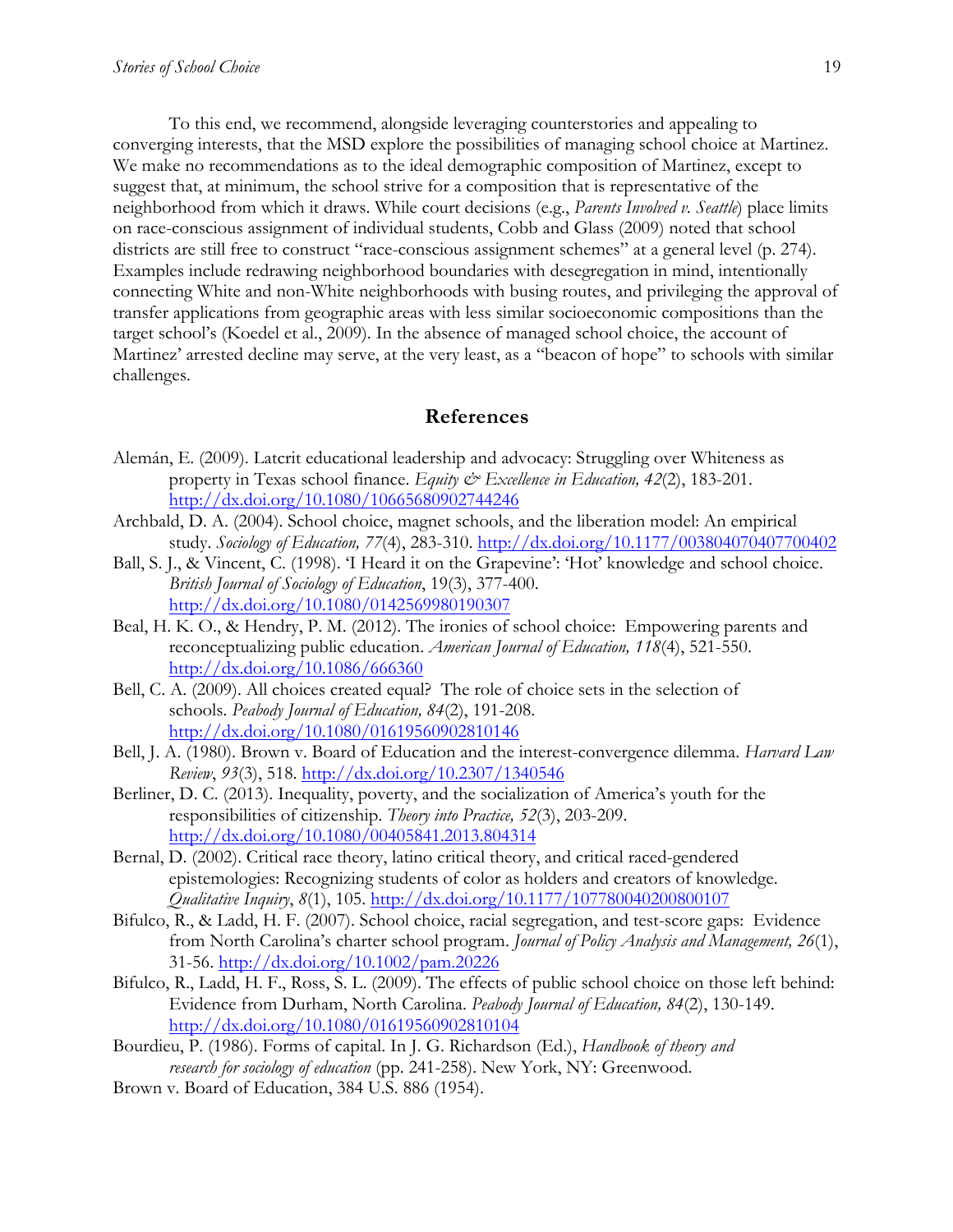- Carlson, D., Lavery, L., & Witte, J. F. (2011). The determinants of interdistrict open enrollment flows: Evidence from two states. *Educational Evaluation and Policy Analysis, 33*(1), 76-94. http://dx.doi.org/10.3102/0162373710388643
- Cobb, C. D., & Glass, G. V. (2009). School choice in a post-desegregation world. *Peabody Journal of Education, 84*(2), 262-278. http://dx.doi.org/10.1080/01619560902810187
- Colorado Department of Education. (2013a). District and school performance frameworks. Retrieved 25 August, 2013 from http://www.cde.state.co.us/Accountability/PerformanceFrameworks.
- Colorado Department of Education. (2013b). School performance framework 2013 preliminary draft for school district review, Martinez Elementary School, 1 year. Provided by Mountain School District, 2 October, 2013.
- Colorado Department of Education (2013c). School Performance Framework 2012, Martinez Elementary School, 3 year. Retrieved 25 August, 2013 from http://www.cde.state.co.us/Accountability/PerformanceFrameworks.
- Crozier, G., Reay, D., James, D., Jamieson, F., Beedell, P., Hollingworth, S., & Williams, K. (2008). White middle-class parents, identities, educational choice and the urban comprehensive school: Dilemmas, ambivalence and moral ambiguity. *British Journal of Sociology of Education, 29*(3), 261-272. http://dx.doi.org/10.1080/01425690801966295
- C.R.S. 22-36-101. Choice of programs and schools within school districts (1994).
- Cucchiara, M. (2013). "Are we doing damage?" Choosing an urban public school in an era of parental anxiety. *Anthropology & Education Quarterly, 44*(1), 75-93. http://dx.doi.org/10.1111/aeq.12004
- Delgado, R. (1989). Storytelling for oppositionists and others: A plea for narrative. *Michigan Law Review, 87*, 8, 2411-2441. http://dx.doi.org/10.2307/1289308
- Delgado, R., & Stefancic, J. (1993). Critical race theory: An annotated bibliography. *Virginia Law Review, 79*, 2, 461-516. http://dx.doi.org/10.2307/1073418
- Delgado, R. (2006). Rodrigo's roundelay: Hernandez v. Texas and the interest-convergence dilemma. *Harvard Civil Rights-Civil Liberties Law Review*, *41*(1), 23-65.
- Dickmann, E., Miles, B., & Thompson, C. (2004). *Martinez elementary school, Mountain school district study*. Mountain City University, Mountain City, Colorado.
- Dickmann, E., Wolgemuth, J. R., & Pearson, T. (2005). *Mountain school district school choice study*. Mountain City University, Mountain City, Colorado.
- Dougherty, J., Zannoni, D., Chowhan, M., Coyne, C., Dawson, B., Guruge, T., & Nukic, B. (2013). School information, parental decisions, and the digital divide: The smartchoices project in Hartford, Connecticut. In Orfield, G., & Frankenberg, E. (Eds.), *Educational delusions?: Why choice can deepen inequality and how to make schools fair* (pp. 219-237). Los Angeles, CA: University of California Press.

http://dx.doi.org/10.1525/california/9780520274730.003.0010

- Erickson, A. T. (2011). The rhetoric of choice: Segregation, desegregation, and charter schools. *Dissent*, *58*(4), 41-46. http://dx.doi.org/10.1353/dss.2011.0092
- Finnigan, K. S., & Scarbrough, B. (2013). Defining (and denying) diversity through interdistrict choice. *Journal of School Choice: International Research and Reform, 7*(2), 142-162. http://dx.doi.org/10.1080/15582159.2013.788958
- Frankenberg, E., Siegel-Hawley, G., & Wang, J. (2010). *Choice without equity: Charter school segregation and the need for civil rights standards*. Los Angeles, CA: Civil Rights Project/Proyecto Derechos Civiles.
- Fránquiz, M. E., Salazar, M., & DeNicolo, C. P. (2011). Challenging majoritarian tales: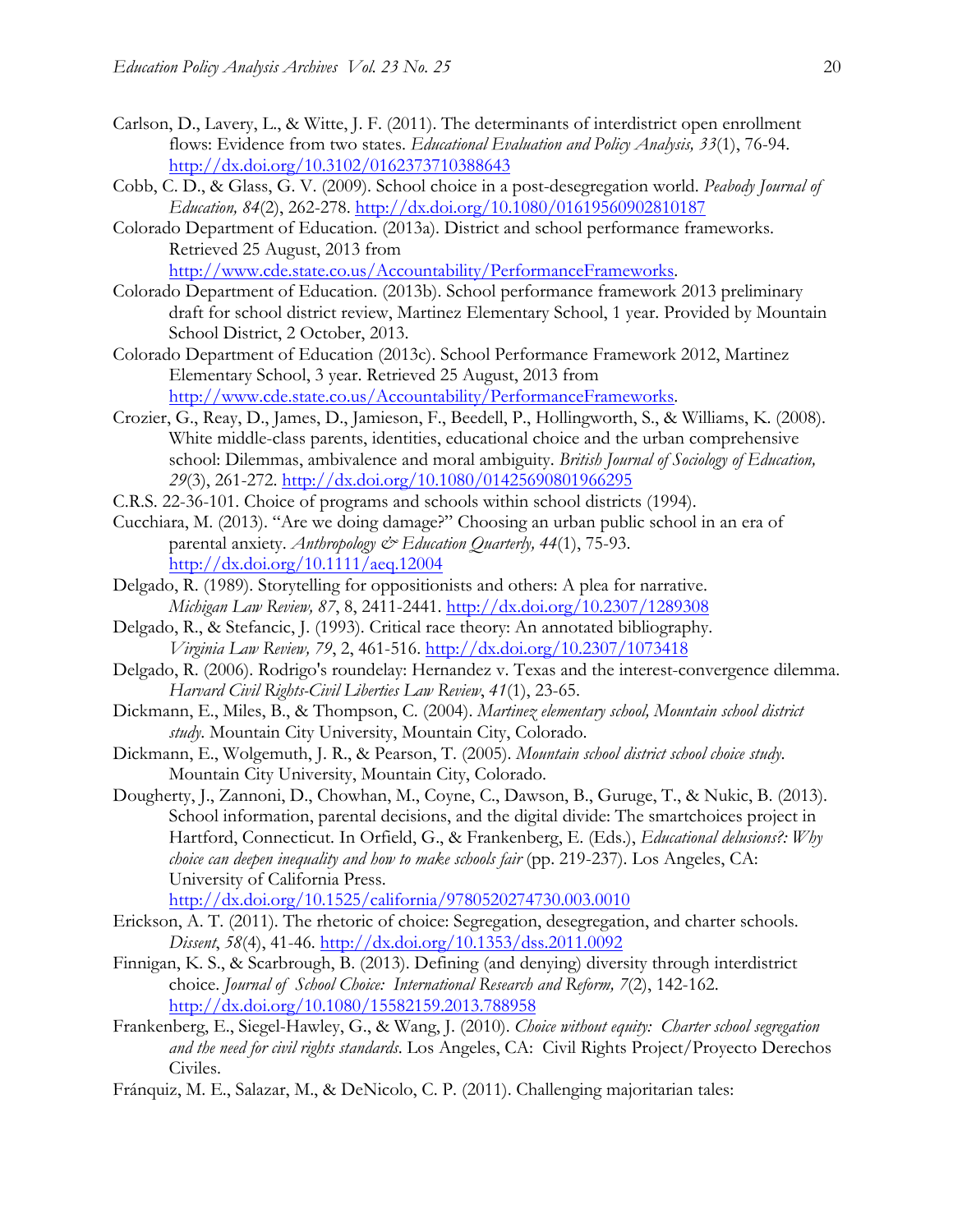Portraits of bilingual teachers deconstructing deficit views of bilingual learners. *Bilingual Research Journal: The Journal of the National Association for Bilingual Education, 34*, 279-300.

- Fry, R. (2009). *The rapid growth and changing complexion of suburban public schools*. Washington, DC: Pew Hispanic Center.
- Gándara, P. (2010). The Latino education crisis. *Educational Leadership*, *67*(5), 24-30. http://www.ascd.org/publications/educational-leadership/feb10/vol67/num05/The-Latino-Education-Crisis.aspx
- Garcia, D. R. (2008a). The impact of school choice on racial segregation in charter schools. *Educational Policy, 22*(6), 805-829. http://dx.doi.org/10.1177/0895904807310043
- Garcia, D. R. (2008b). Academic and racial segregation in charter schools: Do parents sort students into specialized charter schools? *Education and Urban Society, 40*(5), 590-612. http://dx.doi.org/10.1177/0013124508316044
- Gonzales, L. D. (2012). Stories of success: Latinas redefining cultural capital. *Journal of Latinos & Education*, *11*(2), 124-138. http://dx.doi.org/10.1080/15348431.2012.659566
- Good, M., Masewicz, S., & Vogel, L. (2010). Latino English language learners: Bridging achievement and cultural gaps between schools and families. *Journal of Latinos & Education*,  $9(4)$ , 321-339. http://dx.doi.org/10.1080/15348431.2010.491048
- Gorard, S., Taylor, C., & Fitz J. (2002). Does school choice lead to 'spirals of decline'? *Journal of Education Policy*, *17*, 367-384. http://dx.doi.org/10.1080/02680930210127612
- Heilig, J. V., & Holme, J. J. (2013). Nearly 50 years post-Jim Crow: Persisting and expansive school segregation for African American, Latina/o, and ELL students in Texas. *Education and Urban Society*, *45*(5), 609-632. http://dx.doi.org/10.1177/0013124513486289
- Hochbein, C. (2012). Downward spirals, boiled frogs, and catastrophes: Examining the rate of school decline. *Leadership & Policy in Schools*, 11(1), 66-91. http://dx.doi.org/10.1080/15700763.2011.577927
- Holme, J. J., Frankenberg, E., Diem, S. & Welton, A. D. (2013). School choice in suburbia: The impact of choice policies on the potential for suburban integration. *Journal of School Choice: International Research and Reform, 7*(2), 113-141. http://dx.doi.org/10.1080/15582159.2013.789293
- Holme, J. J., & Richards, M. P. (2009). School choice and stratification in a regional context: Examining the role of inter-district choice. *Peabody Journal of Education, 84*(2), 150-171. http://dx.doi.org/10.1080/01619560902810120
- Howe, K. (2008). Evidence, the conservative paradigm, and school choice. In Feinberg, W., & Lubienski, C. (Eds.), *School choice policies and outcomes: Philosophical and empirical perspectives on limits to choice in liberal democracies* (pp. 61-78). Albany, NY: SUNY Press.
- Howe, K., Eisenhart, M. & Betebenner, D. (2002). The price of public school choice. *Educational Leadership, 59*(7), 20-24. http://www.ascd.org/publications/educationalleadership/apr02/vol59/num07/The-Price-of-Public-School-Choice.aspx
- Huber, L. P (2011). Discourses of racist nativism in California public education: English dominance as racist nativist microaggressions. *Educational Studies, 47*(4), 379-401. http://dx.doi.org/10.1080/00131946.2011.589301
- James, D., Reay, D., Crozier, G., Beedell, P., Hollingworth, S., Jamieson, F., & Williams, K. (2010). Neoliberal policy and the meaning of counterintuitive middle-class school choices. *Current Sociology, 58*, 623-641. http://dx.doi.org/10.1177/0011392110368003
- Keyes v. School District No. 1, 413 U.S. 189 (1973).
- Kimelberg, S. M., & Billingham, C. M. (2013). Attitudes toward diversity and the school choice process: Middle-class parents in a segregated urban public school district. *Urban Education, 48*, 198-231. http://dx.doi.org/10.1177/0042085912449629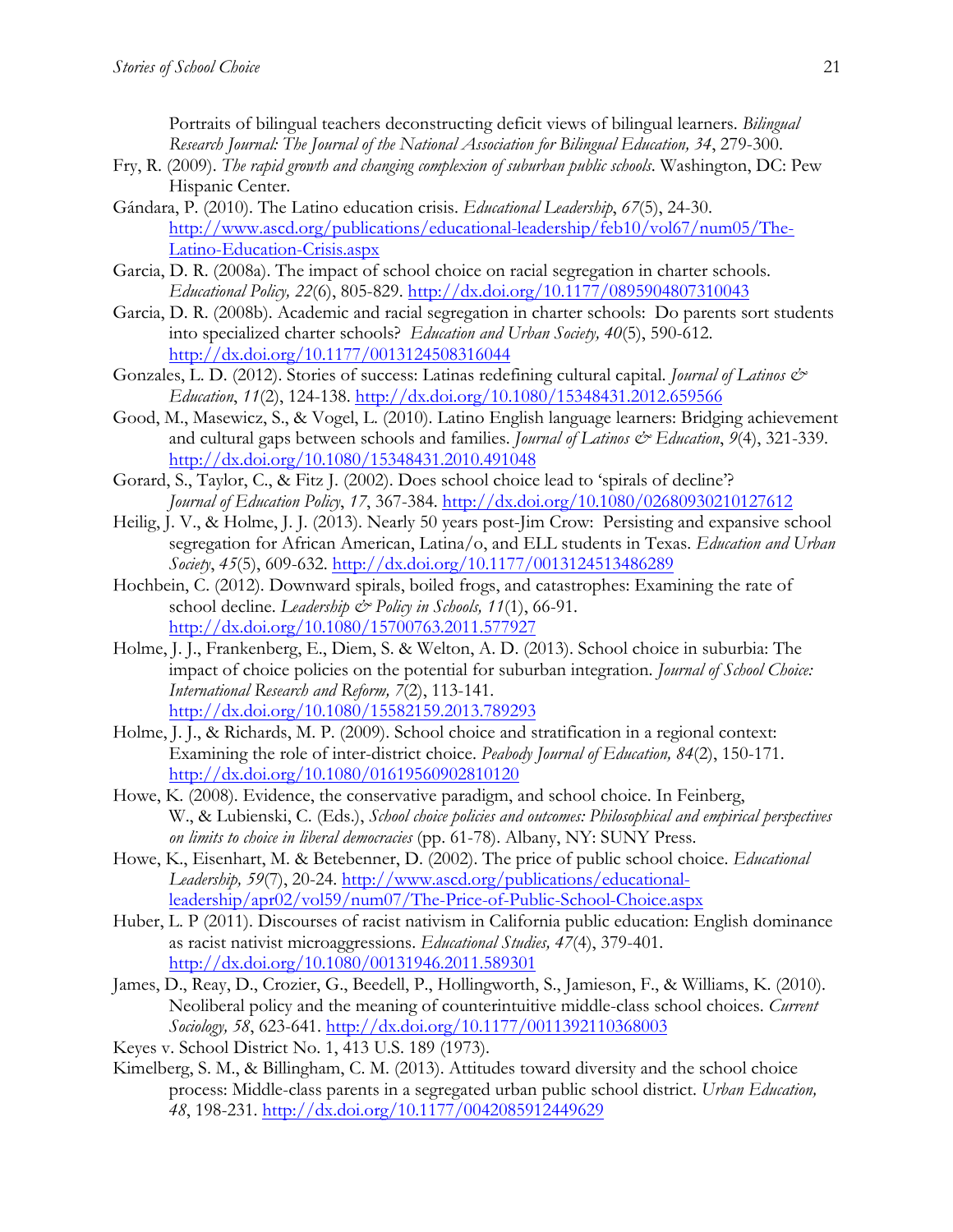- Koedel, C., Betts, J. R., Rice, L. A., & Zau, A. C. (2009). The integrating effects of school choice. *Peabody Journal of Education, 84*(2), 110-129. http://dx.doi.org/10.1080/01619560902810096
- Lamb, D. S., & Wolgemuth, J. R. (2007, April). *People, places, and public school choices: A GIS analysis of spatial segregation and intra-district school choice*. Paper presented at the Annual Meeting of the American Educational Research Association, Chicago, IL.
- Lee, C. (2006). Denver public schools: Resegregation, Latino style. The Civil Rights Project, Harvard University. Retrieved November 21, 2014 from: http://civilrightsproject.ucla.edu/research/k-12-education/integration-anddiversity/denver-public-schools-resegregation-latino-style/lee-denver-public-schoolresegregation-2006.pdf.
- Lopez, G. R. (2003). The (racially neutral) politics of education: A critical race theory perspective. *Educational Administration Quarterly, 39*, 1, 68-94. http://dx.doi.org/10.1177/0013161X02239761
- Lopez, M. H. (2009). *Latinos and education: Explaining the attainment gap*. Pew Research Hispanic Center. Retrieved 25 August 2013 from: http://dx.doi.org/10.1080/15348430902888666.
- Maier, S., Talmor, U., & Wolgemuth, J. R. (2006). *Martinez elementary 21<sup>st</sup> century community learning center and bilingual comprehensive grants: Parent climate survey*. Mountain City University, Mountain City, CO.
- Mendez v. Westminster School District, 64 F. Supp. 544, 549 (S.D. Cal. 1946).
- Moran, R. F. (2013). Untoward consequences: The ironic consequences of Keyes v. School District No. 1. *Denver University Law Review*, *90*(5), 1209-1229.
- Orfield, G., & Lee, C. (2006). *Racial transformation and the changing nature of segregation*. The Civil Rights Project at Harvard University. Retrieved 25 August, 2013 from: http://www.swannfellowship.org/research/files07/racialtransformation.pdf.
- Orfield, G., Kucsera, J., & Siegel-Hawley, G. (2012). *E Pluribus… Separation. Deepening double segregation for more students*. The Civil Rights Project at Harvard University. Cambridge, MA.
- Orfield, G. (2013). Choice and civil rights: Forgetting history, facing consequence. In G. Orfield & E. Frankenberg (Eds.), *Educational delusions?: Why choice can deepen inequality and how to make schools fair* (pp. 3-35). Los Angeles, CA: University of California Press. http://dx.doi.org/10.1525/california/9780520274730.003.0001
- Orfield, G., & Frankenberg, E. (2013). Experiencing integration in Louisville: Attitudes on diversity in a changing legal environment. In G. Orfield & E. Frankenberg (Eds.), *Educational delusions?: Why choice can deepen inequality and how to make schools fair* (pp. 238-254). Los Angeles, CA: University of California Press. http://dx.doi.org/10.1525/california/9780520274730.003.0011

Parents Involved in Community Schools v. Seattle School District No. 1, 551 U.S. 701 (2007)

- Pearson, T., & Wolgemuth, J. R. (2005). *Martinez elementary: Parent focus group summary*. Mountain City University, Mountain City, Colorado.
- Prins, E. (2007). Interdistrict transfers, Latino/White school segregation, and institutional racism in a small California town. *Journal of Latinos and Education, 6*(4), 285-308. http://dx.doi.org/10.1080/15348430701473389
- Quiñones, S., Ares, N., Padela, M., Hopper, M., & Webster, S. (2011). ¿Y Nosotros, Qué?: Moving beyond the Margins in a Community Change Initiative. *Anthropology & Education Quarterly*, *42*(2), 103-120. http://dx.doi.org/10.1111/j.1548-1492.2011.01119.x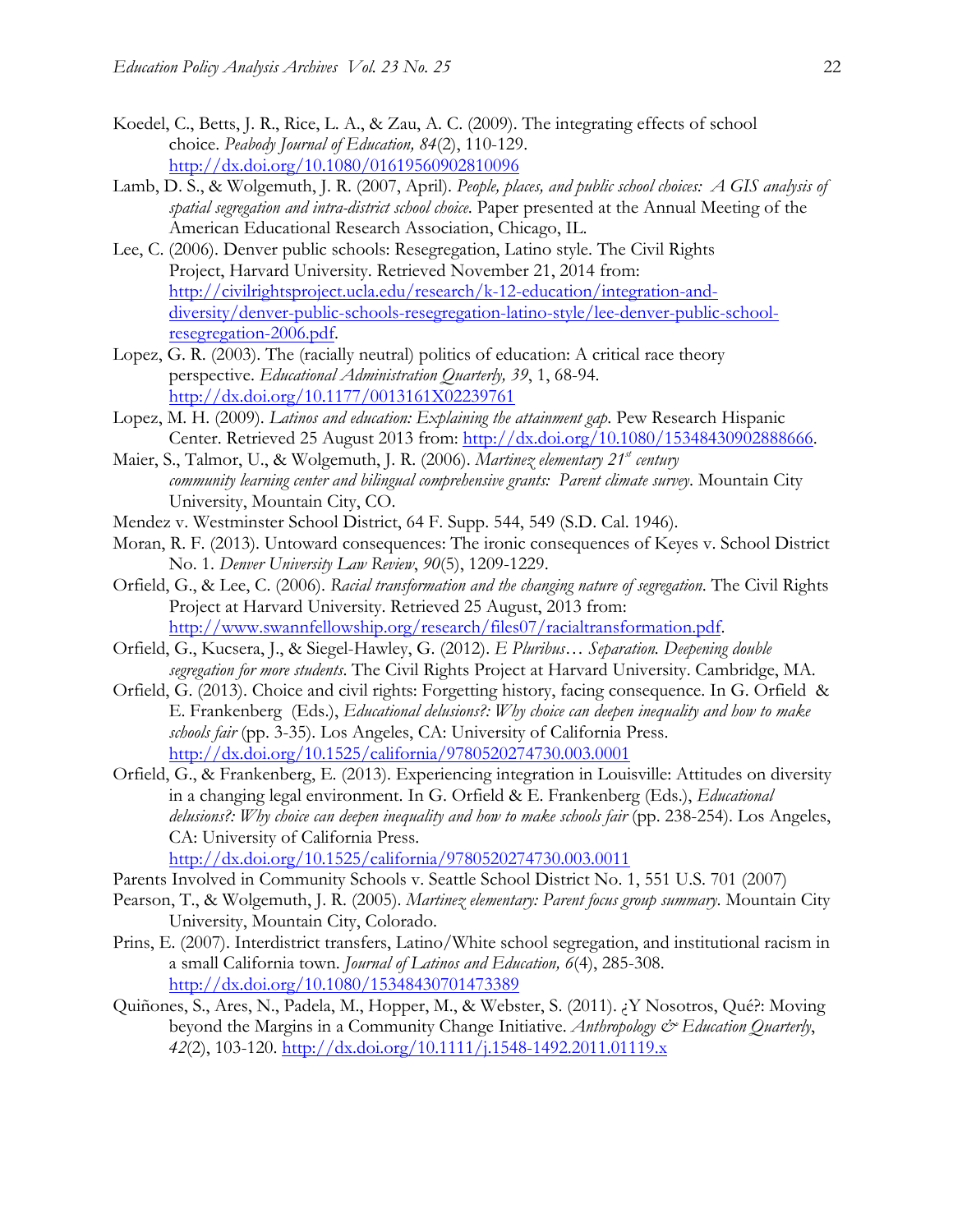- Roda, A., & Wells, A.S. (2013). School choice policies and racial segregation: Where White parents' good intentions, anxiety, and privilege collide. *American Journal of Education, 119*(2), 261-293. http://dx.doi.org/10.1086/668753
- Rumberger, R. W., & Paladry, G. J. (2005). Does segregation still matter? The impact of student composition on academic achievement in high school. *Teachers College Record*, *107*(9), 1999- 2045. http://dx.doi.org/10.1111/j.1467-9620.2005.00583.x
- Saporito, S. (2003). Private choices, public consequences: Magnet school choice and segregation by race and poverty. *Social Problems*, *50*, 2, 181-203. http://dx.doi.org/10.1525/sp.2003.50.2.181
- Suárez-Orozco, M. M., Darbes, T., Dias, S., & Sutin, M. (2011). Migrations and schooling. *Annual Review of Anthropology, 40,* 311-328. http://dx.doi.org/10.1146/annurev-anthro-111009- 115928
- Sheffer, C. S. (2003). Parents' lack of understanding of their children's bilingual education program. *Bilingual Research Journal, 27*, 2, 333-341. http://dx.doi.org/10.1080/15235882.2003.10162809
- Solórzano, D. G., & Solórzano, R. W. (1995). The Chicano educational experience: A framework for effective schools in Chicano communities. *Educational Policy, 9*, 3, 293-314. http://dx.doi.org/10.1177/0895904895009003005
- Solórzano, D. G., & Bernal, D. (2001). Examining transformational resistance through a critical race and LatCrit theory framework: Chicana and Chicano students in an urban context. *Urban Education*, *36*(3), 308-342. http://dx.doi.org/10.1177/0042085901363002
- Solórzano, D. G., & Yosso, T. J. (2001). Critical race and LatCrit theory and method: counterstorytelling. *International Journal of Qualitative Studies in Education, 14*(4), 471-495. http://dx.doi.org/10.1080/09518390110063365
- Solórzano, D. G., & Yosso, T. J. (2002). Critical race methodology: Counter-storytelling as an analytical framework for education research. *Qualitative Inquiry, 8*(1), 23–44. http://dx.doi.org/10.1177/107780040200800103
- Stake, R. E. (2003). Case studies. In N. K. Denzin & Y. S. Lincoln (Eds.), *Strategies of qualitative inquiry* (2nd ed.) (pp. 86-109). Thousand Oaks, CA: Sage.
- Stake, R. E. (2008). Qualitative case studies. In N. K. Denzin & Y. S. Lincoln (Eds.). *Strategies of qualitative inquiry* ( $3<sup>rd</sup>$  ed.) (pp. 119-150). Thousand Oaks, CA: Sage.
- Theobald, R. (2005). School choice in Colorado Springs: The relationship between parental decisions, location and neighborhood characteristics. *International Research in Geographical and Environmental Education, 14*(2), 92–111. http://dx.doi.org/10.1080/10382040508668340
- Urrieta, L., & Villenas, S. A. (2013). The legacy of Derrick Bell and Latino/a education: A critical race testimonio. *Race, Ethnicity & Education*, 16(4), 514-535. http://dx.doi.org/10.1080/13613324.2013.817771
- Wells, A. S., Warner, M., & Grzesikowski, C. (2013). The story of meaningful school choice: Lessons from interdistrict transfer plans. In G. Orfield& E. Frankenberg(Eds.), *Educational delusions?: Why choice can deepen inequality and how to make schools fair* (pp. 187-218). Los Angeles, CA: University of California Press.

http://dx.doi.org/10.1525/california/9780520274730.003.0009

- Wolgemuth, J. R., & Lamb, D. S. (2006). *Ten years of district school choice policy: A spatiotemporal analysis of elementary student enrollment and achievement.* Paper presented at the Annual Meeting of the American Educational Research Association, San Francisco, CA.
- Yosso, T. J. (2006). *Critical race counterstories along the Chicana/Chicano educational pipeline*. New York, NY: Routledge.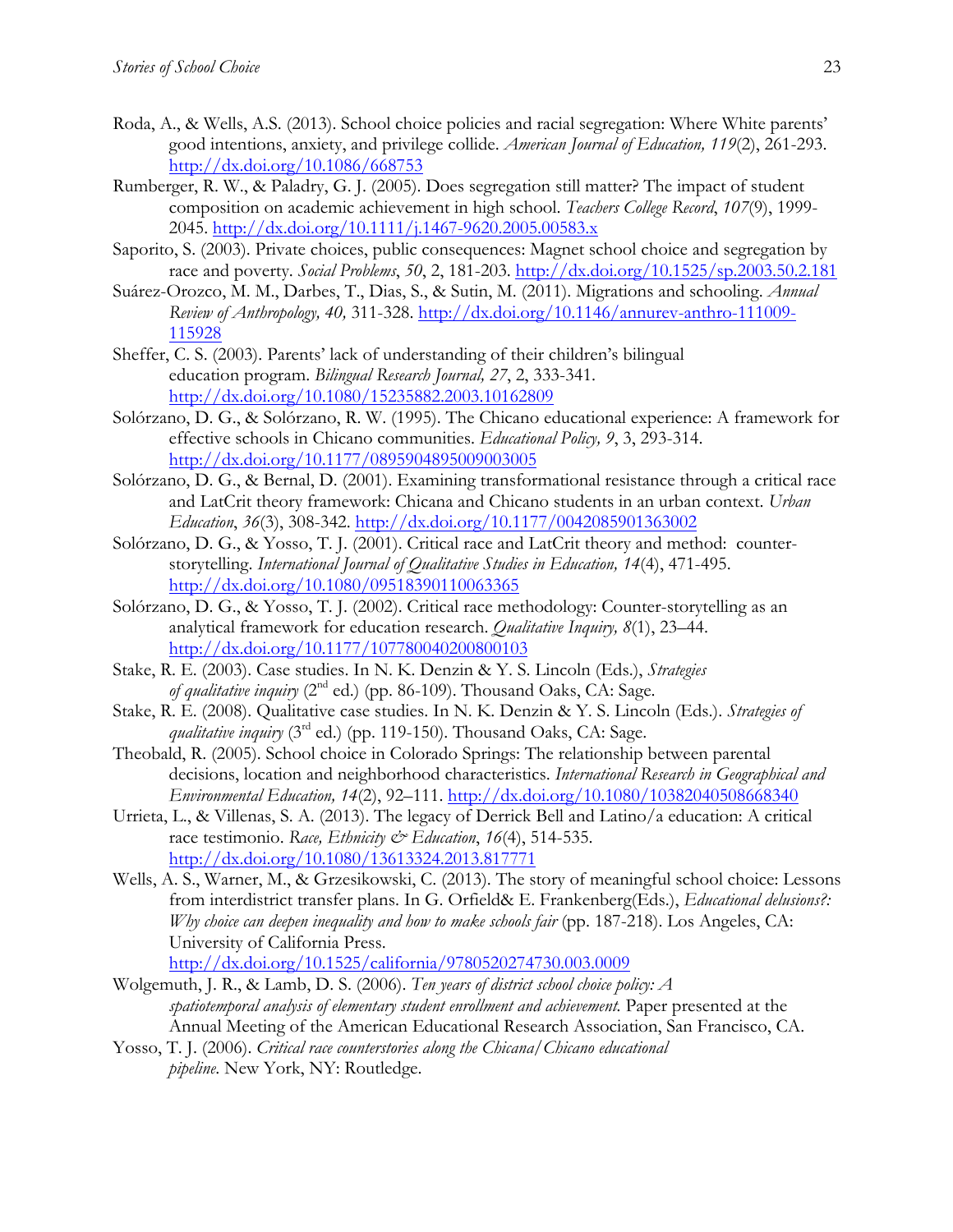Zimmerman, J. M., & Vaughan, D. Y. (2013). School choice outcomes in post-Katrina New Orleans. *Journal of School Choice: International Research and Reform, 7*(2), 163-181. http://dx.doi.org/10.1080/15582159.2013.788959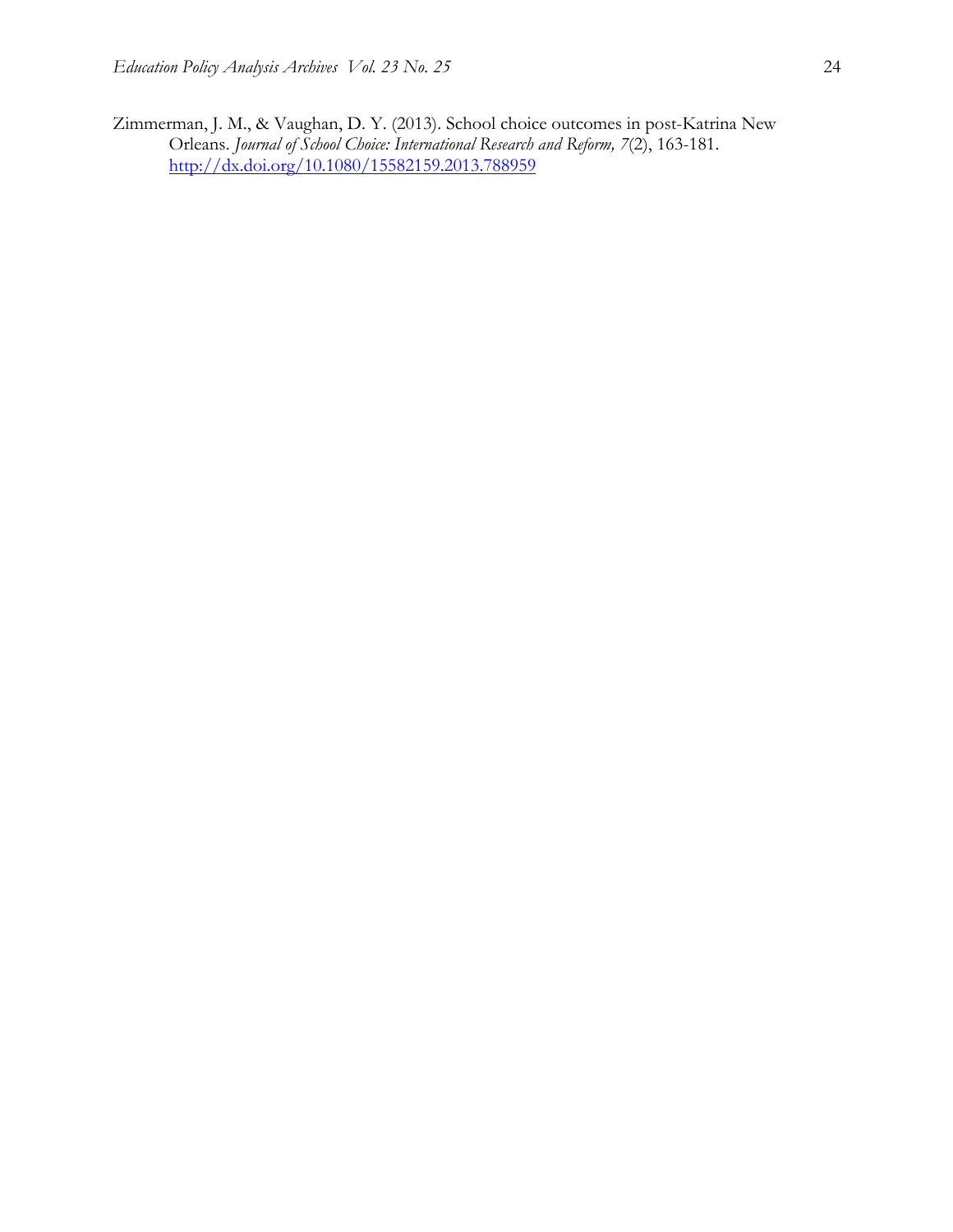## **About the Authors**

#### **Timothy Pearson**

University of Wyoming Survey & Analysis Center tpearson4@uwyo.edu

Timothy Pearson came to the evaluation field following a career as an elementary school teacher. He currently teaches methodology courses to graduate students at the University of Northern Colorado and works as an assistant research scientist at the University of Wyoming Survey & Analysis Center. His research interests include educational policy, prevention and STEM education.

#### **Jennifer R. Wolgemuth**

University of South Florida

jrwolgemuth@usf.edu

Jennifer Wolgemuth is an Assistant Professor of Measurement, Evaluation, and Research. Her research focuses on the ethics of social science research. She studies the unintended and messy outcomes of research, including its personal and social impacts on researchers, participants, and those who shepherd research evidence into policy and practice.

#### **Soria Elizabeth Colomer**

University of South Florida

#### scolomer@usf.edu

Soria Elizabeth Colomer is an Assistant Professor in the Department of Teaching and Learning. Her research explores the negotiation of language and culture in schooling communities. In particular, she considers how educators' perceptions, ethnic identities, and linguistic skills impact their roles in schools with growing emergent bilingual student populations.

## education policy analysis archives

Volume 23 Number 25 March 9th, 2015 ISSN 1068-2341

## @

SOME RIGHTS RESERVED Readers are free to copy, display, and distribute this article, as long as the work is attributed to the author(s) and **Education Policy Analysis Archives,** it is distributed for noncommercial purposes only, and no alteration or transformation is made in the work. More details of this Creative Commons license are available at

http://creativecommons.org/licenses/by-nc-sa/3.0/. All other uses must be approved by the author(s) or **EPAA**. **EPAA** is published by the Mary Lou Fulton Institute and Graduate School of Education at Arizona State University Articles are indexed in CIRC (Clasificación Integrada de Revistas Científicas, Spain), DIALNET (Spain), Directory of Open Access Journals, EBSCO Education Research Complete, ERIC, Education Full Text (H.W. Wilson), QUALIS A2 (Brazil), SCImago Journal Rank; SCOPUS, SOCOLAR (China).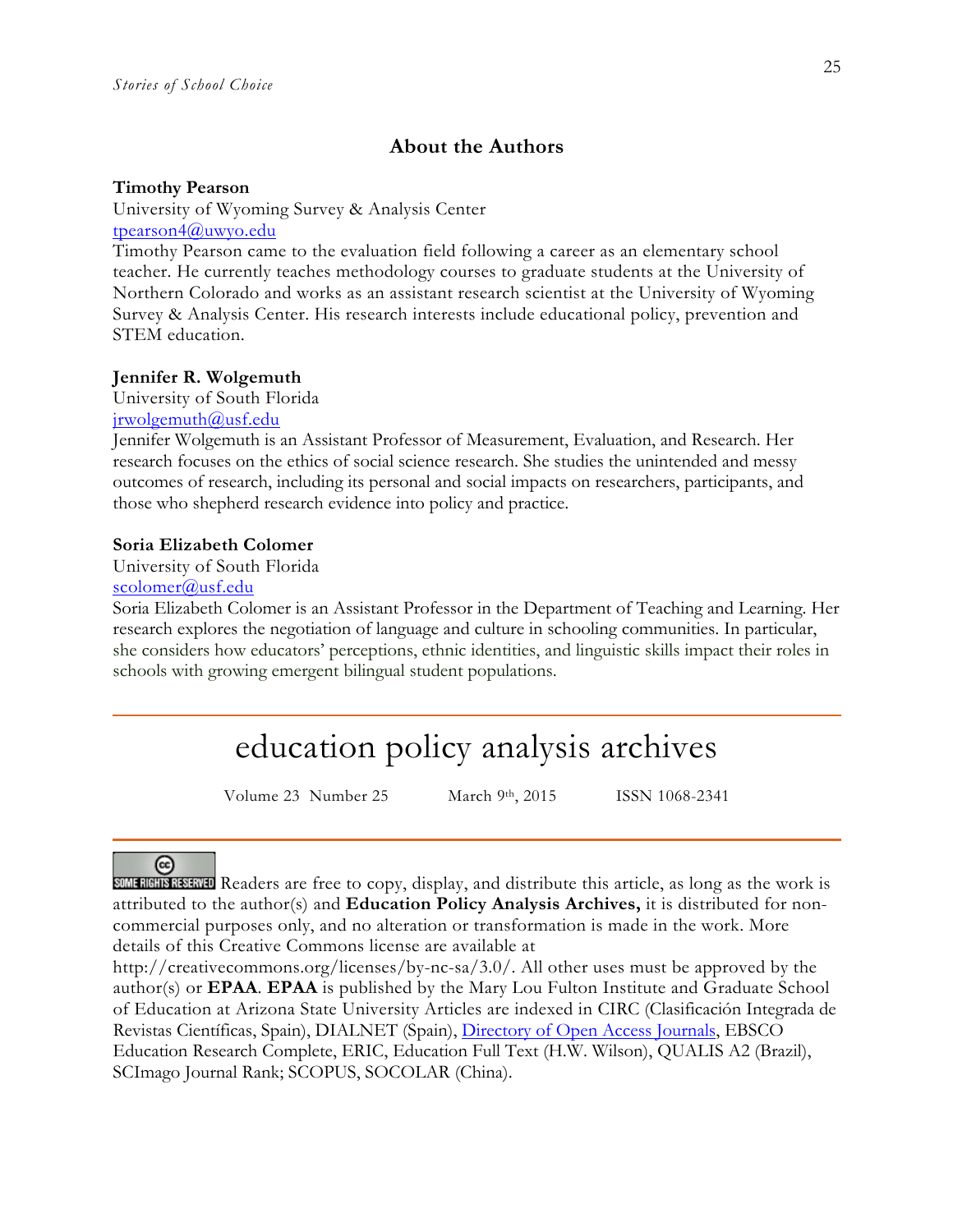Please contribute commentaries at http://epaa.info/wordpress/ and send errata notes to Gustavo E. Fischman fischman@asu.edu

**Join EPAA's Facebook community** at https://www.facebook.com/EPAAAAPE and **Twitter feed** @epaa\_aape.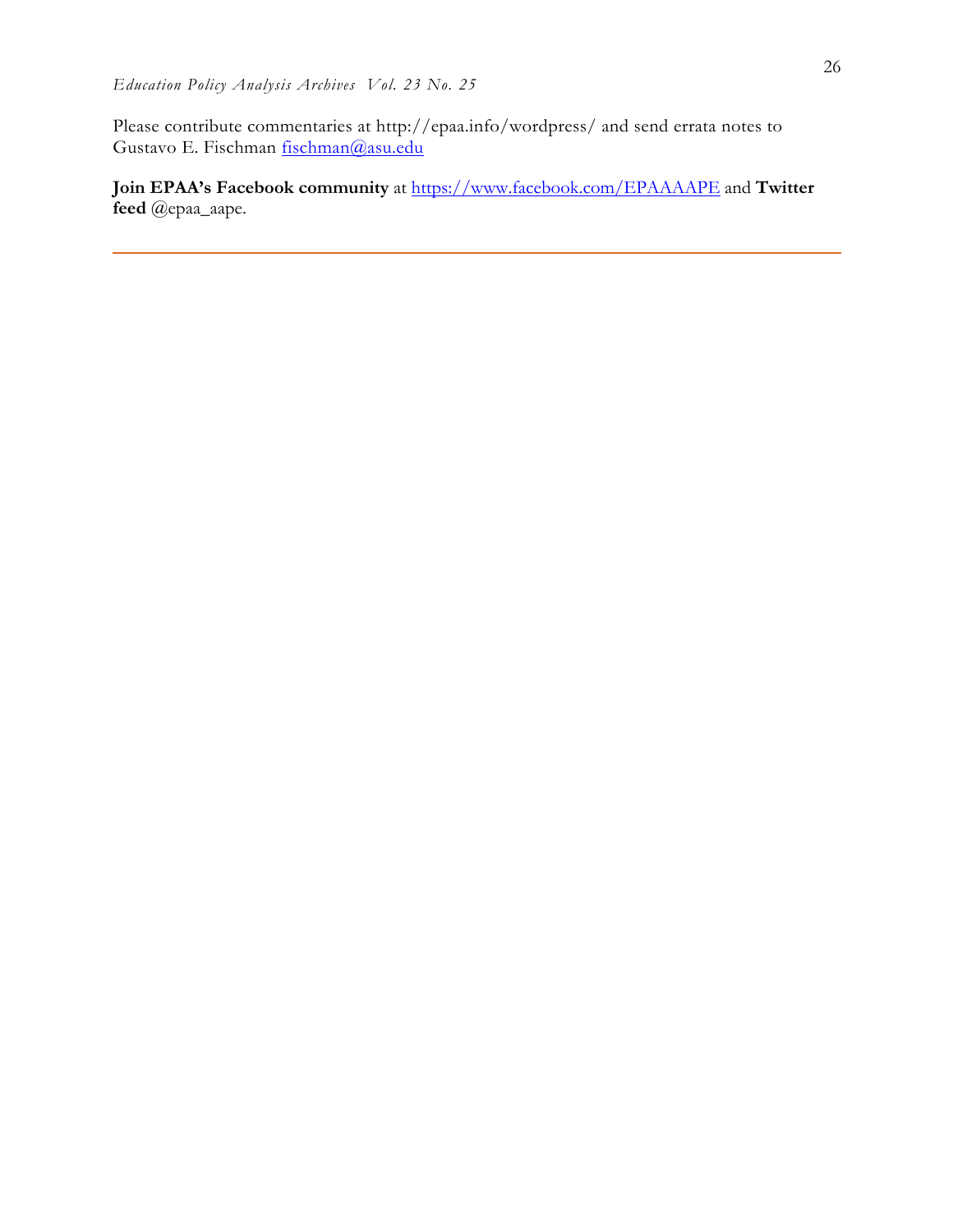## education policy analysis archives editorial board

Editor **Gustavo E. Fischman** (Arizona State University)

Associate Editors: **Audrey Amrein-Beardsley** (Arizona State University), **Rick Mintrop**, (University of California, Berkeley) **Jeanne M. Powers** (Arizona State University)

**David C. Berliner** Arizona State University **William Mathis** University of Colorado, Boulder **Robert Bickel** Marshall University **Tristan McCowan** Institute of Education, London **Henry Braun** Boston College **Michele S. Moses** University of Colorado, Boulder **Eric Camburn** University of Wisconsin, Madison **Julianne Moss** University of Melbourne **Wendy C. Chi** Jefferson County Public Schools in Golden, Colorado **Casey Cobb** University of Connecticut **Noga O'Connor** University of Iowa **Arnold Danzig** California State University, San Jose **João Paraskveva** University of Massachusetts, **Antonia Darder** Loyola Marymount University **Laurence Parker** University of Illinois, Urbana-**Linda Darling-Hammond** Stanford University | Susan L. Robertson Bristol University **Chad d'Entremont** Strategies for Children **John Rogers** University of California, Los Angeles **John Diamond** Harvard University **A. G. Rud** Washington State University

**Christopher Joseph Frey** Bowling Green State University

**Ronald Glass** University of California, Santa Cruz **Cally Waite** Social Science Research Council **Harvey Goldstein** Bristol University **John Weathers** University of Colorado, Colorado

**Eric M. Haas** WestEd **Ed Wiley** University of Colorado, Boulder **Kimberly Joy Howard** University of Southern California **Aimee Howley** Ohio University **John Willinsky** Stanford University **Steve Klees** University of Maryland **Jaekyung Lee** SUNY Buffalo

**Jessica Allen** University of Colorado, Boulder **Christopher Lubienski** University of Illinois, Urbana-Champaign **Gary Anderson** New York University **Sarah Lubienski** University of Illinois, Urbana-Champaign **Michael W. Apple** University of Wisconsin, Madison **Samuel R. Lucas** University of California, Berkeley **Angela Arzubiaga** Arizona State University **Maria Martinez-Coslo** University of Texas, Arlington **Sharon Nichols** University of Texas, San Antonio

Dartmouth Champaign **Tara Donahue** Learning Point Associates **Felicia C. Sanders** The Pennsylvania State University **Sherman Dorn** Arizona State University **Janelle Scott** University of California, Berkeley **Kimberly Scott** Arizona State University

**Melissa Lynn Freeman** Adams State College **Dorothy Shipps** Baruch College/CUNY **Amy Garrett Dikkers** University of Minnesota **Maria Teresa Tatto** Michigan State University **Gene V Glass** Arizona State University **Larisa Warhol** University of Connecticut Springs **Jacob P. K. Gross** Indiana University **Kevin Welner** University of Colorado, Boulder **Terrence G. Wiley** Center for Applied Linguistics

**Craig Howley** Ohio University **Kyo Yamashiro** Los Angeles Education Research Institute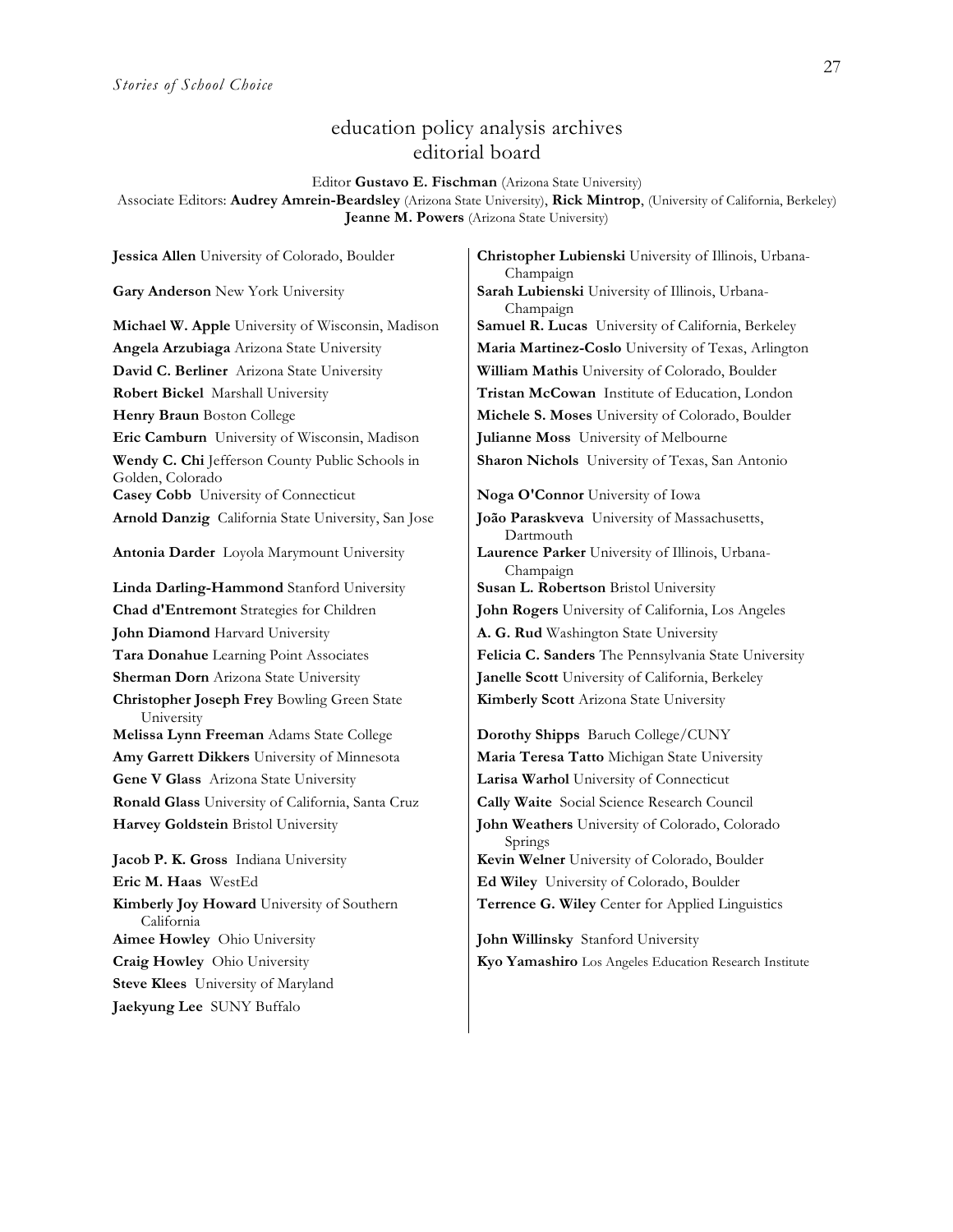## archivos analíticos de políticas educativas consejo editorial

Editores: **Gustavo E. Fischman** (Arizona State University), **Jason Beech** (Universidad de San Andrés), **Alejandro Canales** (UNAM) y **Jesús Romero Morante** (Universidad de Cantabria)

**Armando Alcántara Santuario** IISUE, UNAM México **Claudio Almonacid** Universidad Metropolitana de Ciencias de la Educación, Chile **Pilar Arnaiz Sánchez** Universidad de Murcia, España **Xavier Besalú Costa** Universitat de Girona, España **Miguel A. Pereyra** Universidad de Granada, España **Jose Joaquin Brunner** Universidad Diego Portales, Chile **Damián Canales Sánchez** Instituto Nacional para la Evaluación de la Educación, México **María Caridad García** Universidad Católica del Norte, Chile **Raimundo Cuesta Fernández** IES Fray Luis de León, España **Marco Antonio Delgado Fuentes** Universidad Iberoamericana, México **Inés Dussel** DIE**-**CINVESTAV, Mexico **Rafael Feito Alonso** Universidad Complutense de Madrid. España **Pedro Flores Crespo** Universidad Iberoamericana, México **Verónica García Martínez** Universidad Juárez Autónoma de Tabasco, México **Francisco F. García Pérez** Universidad de Sevilla, España **Edna Luna Serrano** Universidad Autónoma de Baja California, México **Alma Maldonado** DIE-CINVESTAV México **Alejandro Márquez Jiménez** IISUE, UNAM México **Jaume Martínez Bonafé**, Universitat de València, España

**José Felipe Martínez Fernández** University of California Los Angeles, Estados Unidos

**Fanni Muñoz** Pontificia Universidad Católica de Perú, **Peru Imanol Ordorika** Instituto de Investigaciones Economicas – UNAM, México **Maria Cristina Parra Sandoval** Universidad de Zulia, Venezuela **Monica Pini** Universidad Nacional de San Martín, Argentina **Paula Razquin** Universidad de San Andrés, Argentina **Ignacio Rivas Flores** Universidad de Málaga, España **Daniel Schugurensky** Arizona State University, Estados Unidos **Orlando Pulido Chaves** Universidad Pedagógica Nacional, Colombia **José Gregorio Rodríguez** Universidad Nacional de Colombia **Miriam Rodríguez Vargas** Universidad Autónoma de Tamaulipas, México **Mario Rueda Beltrán** IISUE, UNAM México **José Luis San Fabián Maroto** Universidad de Oviedo, España **Yengny Marisol Silva Laya** Universidad Iberoamericana, México **Aida Terrón Bañuelos** Universidad de Oviedo, España **Jurjo Torres Santomé** Universidad de la Coruña, España **Antoni Verger Planells** University of Barcelona, España **Mario Yapu** Universidad Para la Investigación Estratégica, Bolivia